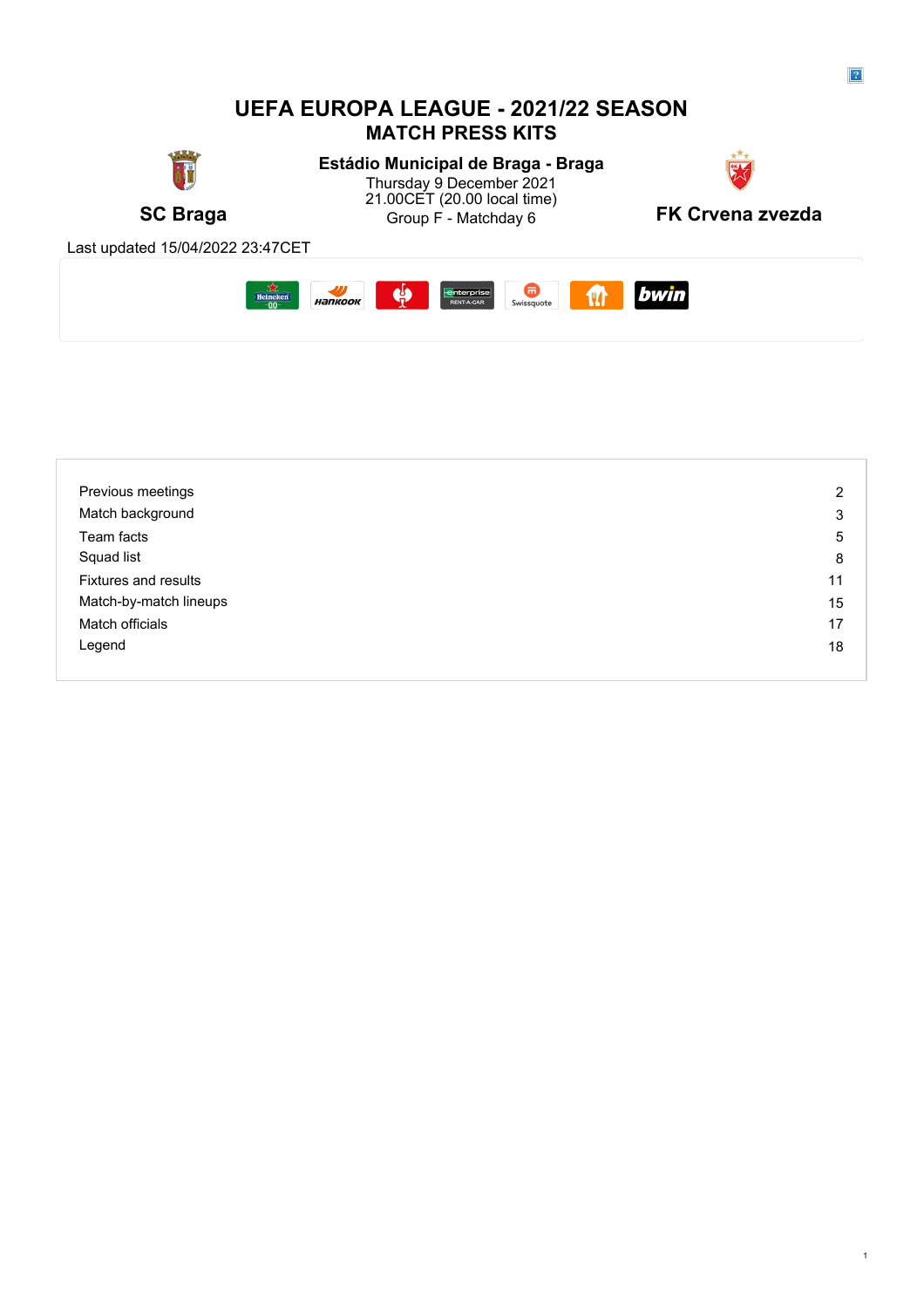# **Previous meetings**

# **Head to Head**

### **UEFA Europa League**

| <b>Date</b> | <b>Stage</b> | <b>Match</b>                       | Result   | Venue    | Goalscorers                          |
|-------------|--------------|------------------------------------|----------|----------|--------------------------------------|
| 16/09/2021  | GS           | <b>FK Crvena zvezda - SC Braga</b> | <u>_</u> | Belgrade | Rodić 75, Katai 85<br>(P); Galeno 76 |

# **UEFA Cup**

| <b>Date</b> | <b>Stage</b> | Match                              | Result | Venue        | Goalscorers            |
|-------------|--------------|------------------------------------|--------|--------------|------------------------|
| 19/12/2007  | 55           | <b>SC Braga</b> - FK Crvena zvezda |        | <b>Braga</b> | . Wender 66<br>⊥inz 11 |

# **UEFA Cup**

| <b>Date</b> | Stage | <b>Match</b>                | <b>Result</b> | <b>Venue</b> | <b>Goalscorers</b>             |
|-------------|-------|-----------------------------|---------------|--------------|--------------------------------|
| 29/09/2005  |       | SC Braga - FK Crvena zvezda | agg: 1-1 ag   | <b>Braga</b> | Jaime Júnior 86;<br>Purović 11 |
| 15/09/2005  |       | FK Crvena zvezda - SC Braga | $0-0$         | Belgrade     |                                |

|                                                        | <b>Home</b><br>Away |  |                                                         |  |  |  |  | Final |  |  | <b>Total</b> |  |  |
|--------------------------------------------------------|---------------------|--|---------------------------------------------------------|--|--|--|--|-------|--|--|--------------|--|--|
|                                                        |                     |  | Pid W D L Pid W D L Pid W D L Pid W D L Pid W D L GF GA |  |  |  |  |       |  |  |              |  |  |
| <b>SC Braga</b>                                        |                     |  | 2 1 1 0 2 0 1 1 0 0 0 0 4 1 2 1 4 3                     |  |  |  |  |       |  |  |              |  |  |
| <b>FK Crvena zvezda</b>                                |                     |  | 2 1 1 0 2 0 1 1 0 0 0 0 4 1 2 1 3 4                     |  |  |  |  |       |  |  |              |  |  |
| SC Braga - Record versus clubs from opponents' country |                     |  |                                                         |  |  |  |  |       |  |  |              |  |  |

# **UEFA Champions League**

| <b>Date</b> | <b>Stage</b> | <b>Match</b>                  | <b>Result</b> | Venue           | <b>Goalscorers</b>  |
|-------------|--------------|-------------------------------|---------------|-----------------|---------------------|
| 03/11/2010  | GS           | <b>FK Partizan - SC Braga</b> | 0-1           | <b>Belgrade</b> | Moisés 35           |
| 19/10/2010  | GS           | <b>SC Braga</b> - FK Partizan | $2 - C$       | Braga           | Lima 35, Matheus 90 |

# **FK Crvena zvezda - Record versus clubs from opponents' country**

#### **European Champions Clubs' Cup Date Stage Match Result Venue Goalscorers** 03/10/1984 [R1](https://www.uefa.com/uefachampionsleague/season=1984/matches/round=1039/index.html) **[SL Benfica](https://www.uefa.com/uefachampionsleague/season=1984/clubs/club=50147/index.html)** - [FK Crvena zvezda](https://www.uefa.com/uefachampionsleague/season=1984/clubs/club=50069/index.html)  $\begin{array}{c} 2-0 \\ \text{agg: } 4-3 \end{array}$  $\begin{array}{c} 2-0 \\ \text{agg: } 4-3 \end{array}$  $\begin{array}{c} 2-0 \\ \text{agg: } 4-3 \end{array}$  Lisbon Diamantino 74, Carlos 2-0 Lisbon Diamantino 74, Carlos<br>agg: 4-3 Lisbon Manuel 79 Manuel 79 19/09/1984 [R1](https://www.uefa.com/uefachampionsleague/season=1984/matches/round=1039/index.html) **[FK Crvena zvezda](https://www.uefa.com/uefachampionsleague/season=1984/clubs/club=50069/index.html)** - [SL Benfica](https://www.uefa.com/uefachampionsleague/season=1984/clubs/club=50147/index.html) [3-2](https://www.uefa.com/uefachampionsleague/season=1984/matches/round=1039/match=63898/index.html) Belgrade Janjanin 57 (P), 76 (P), 78; Elsner 26 (og), Diamantino 41

|                         | Home | Away | Final | <b>Total</b>                                                                    |  |  |  |  |  |
|-------------------------|------|------|-------|---------------------------------------------------------------------------------|--|--|--|--|--|
|                         |      |      |       | $ P d W D L P d W D L P d W D L P d W D L GF GA $                               |  |  |  |  |  |
| SC Braga                |      |      |       | $3 \ 2 \ 1 \ 0 \ 3 \ 1 \ 1 \ 1 \ 0 \ 0 \ 0 \ 0 \ 0 \ 6 \ 3 \ 2 \ 1 \ 7 \ 3 \ 1$ |  |  |  |  |  |
| <b>FK Crvena zvezda</b> |      |      |       | 3 2 1 0 3 0 1 2 0 0 0 0 6 2 2 2 6 8                                             |  |  |  |  |  |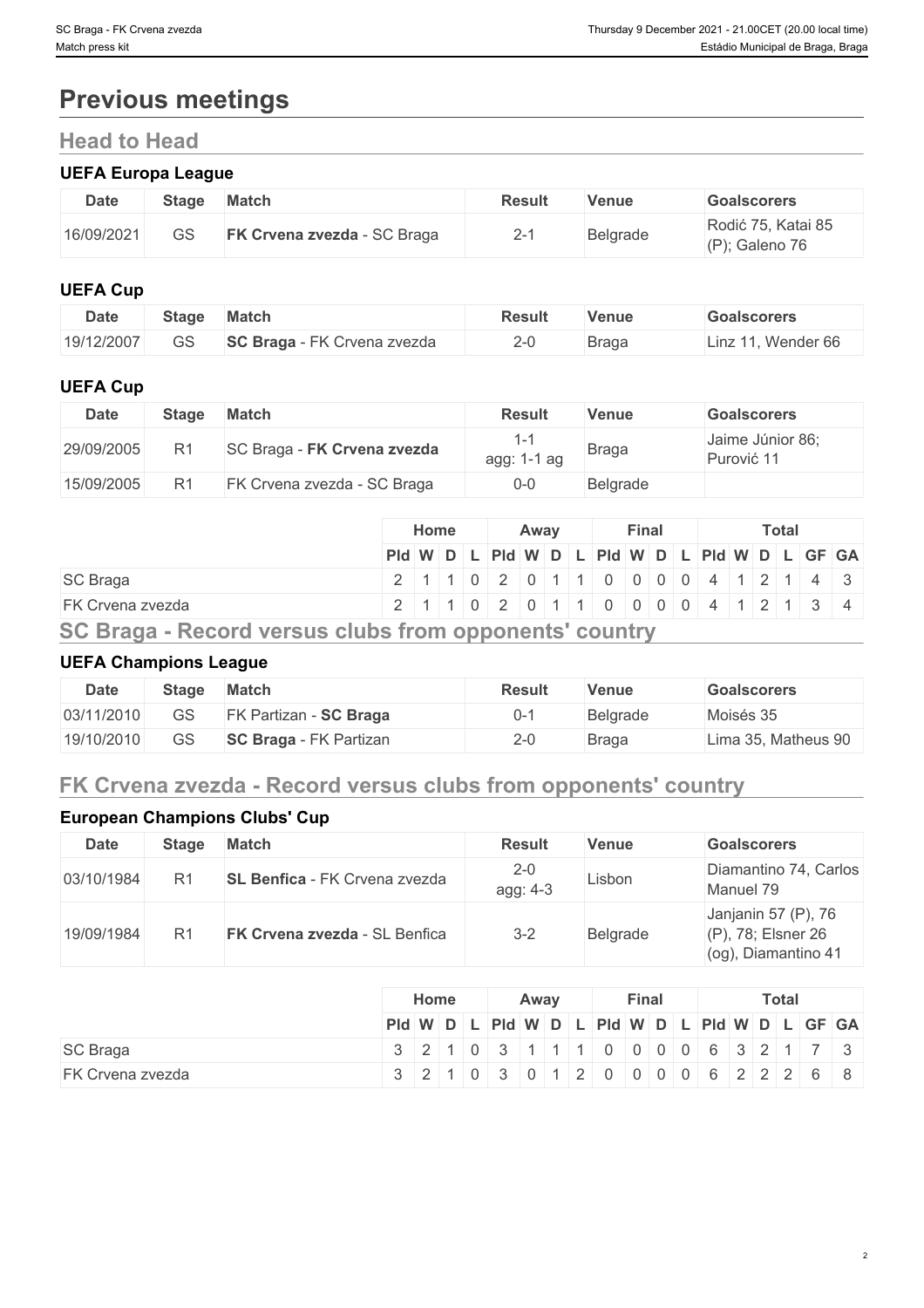# **Match background**

The stakes are high as Braga host Crvena zvezda on Matchday 6 with each side knowing that a victory will take them through to the UEFA Europa League round of 16 as Group F winners.

penalty, Crvena zvezda reclaiming it with a 1-0 home win against Ludogorets thanks to a spectacular 57th-minute strike from Marko Ivanić.

• With Ludogorets, who have just one point, confirmed in fourth place, Crvena zvezda (ten points), Braga (nine) and Midtjylland (eight) are all guaranteed post-Christmas European football.

Frumsday 9 December 2021 - 21:00CET (20:00 local time)<br>
Match press kit<br>
Estable Municipal de Braga, Braga<br>
Thre stables are high as Braga host Crvena zvezda on Matchday 6 with each side knowing that a victory will take th • Braga • FK Civena zvezda<br>• Braga • FK Civena zvezda<br>• Braga will finish first if they beat Crvena zvezda on Matchday 6 with each side knowing that a victory will take them<br>• Braga were ousted from top spot on Matchday 6 Ludogorets, do not win. The Serbian champions will also top the group with a victory, or if they draw and Midtjylland do not win. Crvena zvezda will take the runners-up spot if they lose and the Danish side fail to win, or if they draw and Midtjylland win.

### **Previous meetings**

• Crvena zvezda beat Braga 2-1 in Belgrade on Matchday 1, Aleksandar Katai's late penalty deciding the outcome after defender Milan Rodic's first European goal had been cancelled out by Galeno's 76th-minute equaliser.

• This is the clubs' fifth meeting in UEFA competition. Although this season's win was Crvena zvezda's first against Braga, the team from Belgrade also prevailed in their 2005/06 UEFA Cup first round tie on away goals after two draws (0-0 h, 1-1 a). Braga then got the better of the Serbian giants in the group stage of the competition two years later, winning the final fixture 2-0 at home to reach the round of 32 unbeaten as Crvena zvezda were eliminated with a fourth successive defeat.

• Braga won their only other two games against a Serbian club when they beat Partizan home (2-0) and away (1-0) on their UEFA Champions League group stage debut in 2010/11 – the season in which they would go on to reach the UEFA Europa League final. Crvena zvezda's only other UEFA matches against Portuguese opposition were in the 1984/85 European Cup first round, when they lost to Benfica (3-2 h, 0-2 a).

• Braga have therefore never lost at home to Serbian opposition (W2 D1), while Crvena zvezda have yet to win in Portugal (D1 L2).

# **Form guide**

#### **Braga**

• Braga's UEFA Europa League group stage berth, and the club's 17th European qualification in the last 18 years, was action is those seems<br>
Maddel **Dackground**<br>
The stations being to form a fourth-place on the 2016 per Kenneth side boowing that a victory will take then<br>
The stations exist higher stations are considered finish in the 2020 triumph, which they secured with a 2-0 victory over Benfica in the final. Carlos Carvalhal's side also reached the UEFA Europa League round of 32, finishing runners-up in their group to Leicester City on head-to-head record before going out to Roma (0-2 h, 1-3 a). The states are high as Blogga hoat Covena zwezda on Matchcay 6 with each side two-wing that a victory in the 2010 matchcay in 2010/11 when the side of the Si Cover How finished as runners-up to the Si Cover to the Si Cover - Ranga were coalist from the passion of Molehary 5 as Rey lies 3 at Midgilbood after convening an added from<br>Penalty, Creens zweeds receiving the while 1-5 handel wind place Crosses are second more than one goal in points

• The team from northern Portugal are competing in the UEFA Europa League group stage for the seventh time – and sixth in the last seven seasons. They have progressed to the knockout phase in six of those campaigns, although their season from the UEFA Champions League.

• Braga's record at home in the UEFA Europa League group stage is W13 D4 L3, with no defeats in the last nine sequence with this season's wins against Midtjylland (3-1) and Ludogorets (4-2).

#### **Crvena zvezda**

since 2006/07 crowned a season in which they also played a dozen games in Europe, reaching the UEFA Europa League round of 32, where they lost out on away goals to AC Milan (2-2 h, 1-1 a).

• With interactions, who have just be one paid conformed in furth place. Overa *news to* it from the methods interaction and the cryen and the cryen with successive Super Liga time in 2020/201, and second in the second wit Miniman (egen) and all quara-mental particles positivity and the serbian controlls of the other orients are all the serbian changes will also to by the propositivity of the serbian Cup. The Serbian Cup and Ministra Cup and o o covinc. Creans avecds will take the runners-up sport frey lose and the Uanith side fail to win, or frey draw and<br>Photogram meetings 2.1 in Bidgrade on Matchiesy 1, Aleksandar Katalis bits particip the UEFA Champions Co 2018/19 and 2019/20, was thwarted by Moldovan champions Sheriff, who defeated them in the third qualifying round (1-1 h, 0-1 a) after the Belgrade side had eliminated Kairat Almaty a round earlier (1-2 a, 5-0 h). CFR Cluj were then Convincions is formal control of the UEFA Europa League play-of in the UEFA Europa League play-of the UEFA Europa League play-offs (4-0 h, 2-1 a) to secure a recompt when the UEFA European System and the UEFA Computer of t after collection interaction the group stage. The base of the group stage is the group stage. The model of the group stage is the group stage. The first coupling the group stage is the group stage. The group stage is the g 2017/18 and 2020/21.

• Crvena zvezda have kept clean sheets in six of their eight away games in the UEFA Europa League group stage (W3 D4 L1), the exceptions a 0-2 defeat at Hoffenheim last season and this term's 1-1 draw at Midtjylland.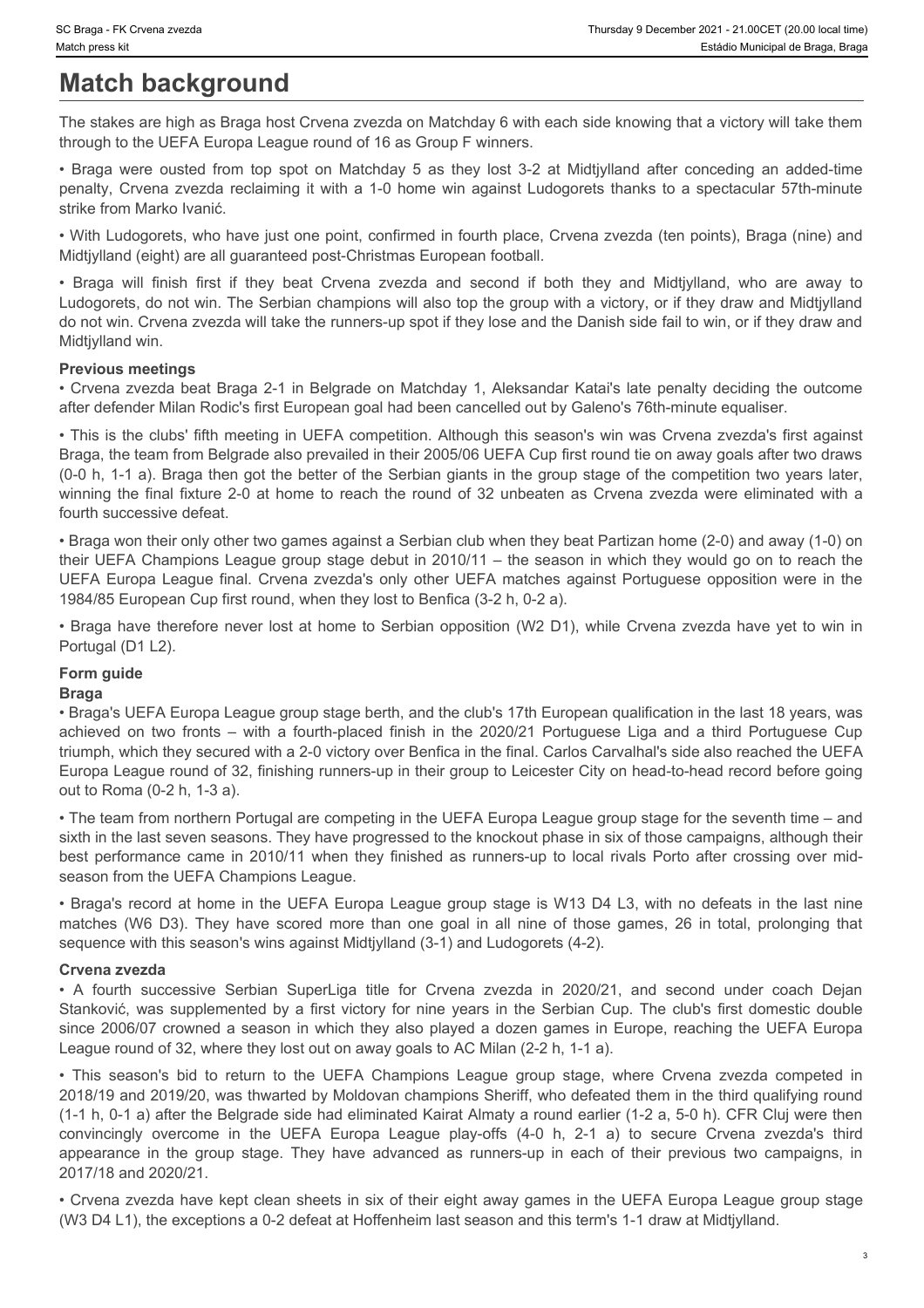#### **Links and trivia**

Serbia side featuring Crvena zvezda's Milan Gajić in the 2014 UEFA European Under-19 Championship in Hungary.

• Two of Crvena zvezda coach Stanković's 103 senior international caps were won against Portugal, both as captain, as his Serbia side drew 1-1 in both qualifying matches for UEFA EURO 2008.

For Changa - FK Crvena zvezda<br> **Estadio Municipal de Braga, Braga**<br> **Estadio Municipal de Braga, Braga**<br>
• Braga goalkeeper Tiago Sá was the match-winning hero of Portugal's semi-final penalty shoot-out win against a<br>
• Br • Braga have scored 97 goals in the UEFA Europa League, group stage to final, and are bidding to become the 13th club to reach a century in the competition – and the third from Portugal, after Sporting CP (109 goals) and Benfica (102).

• Crvena zvezda are one of four former European Cup/UEFA Champions League winners competing in this season's UEFA Europa League group stage – together with PSV Eindhoven (Group B), their defeated 1991 final opponents Marseille (E), and Celtic (G).

• The Serbian club are one of eight reigning domestic champions involved in the 2021/22 UEFA Europa League group stage, while they and Braga are two of six current domestic cup winners in the field.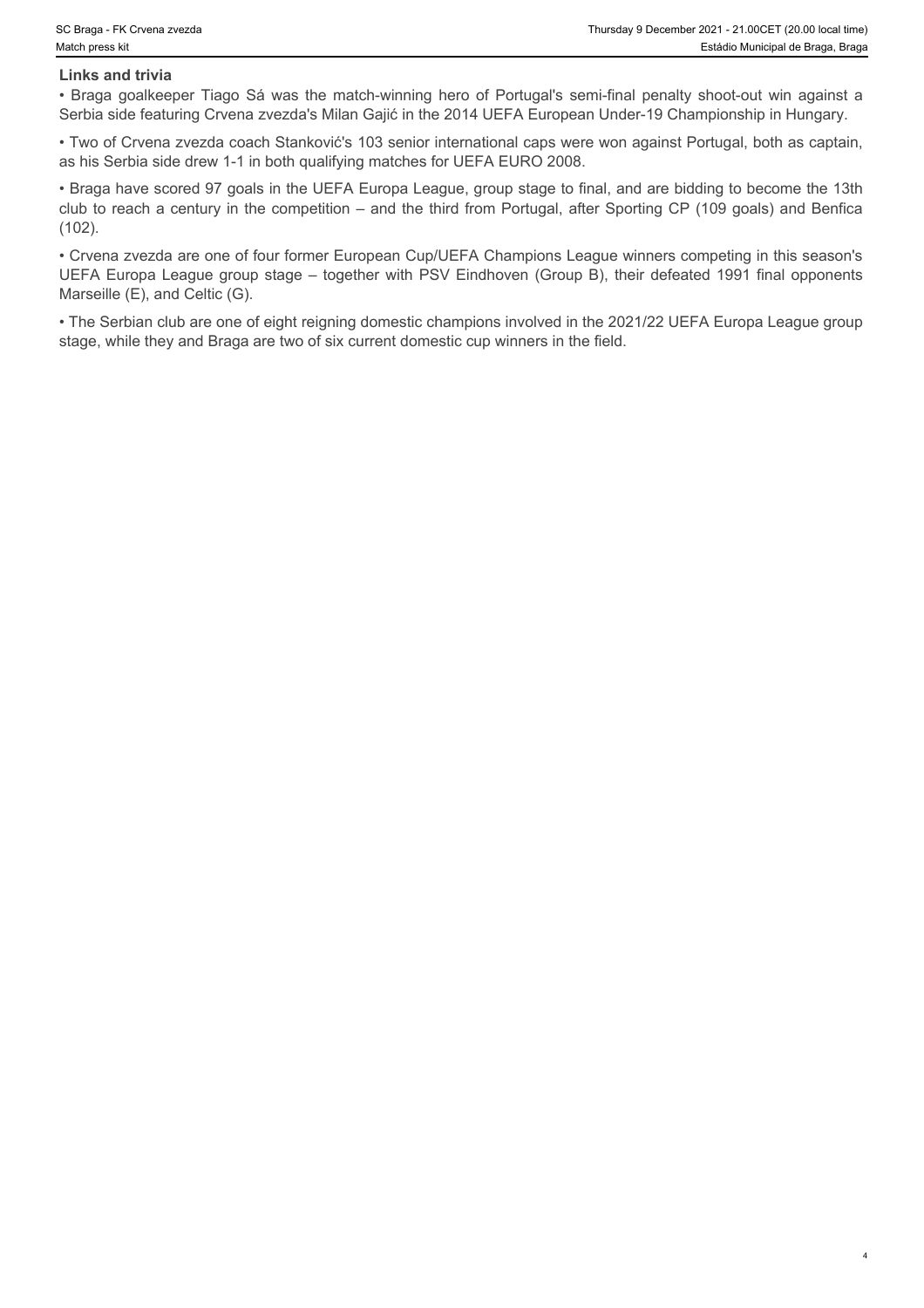# **Team facts**

**SC Braga Formed:** 1921 **Nickname:** Os Arsenalistas (The Arsenal fans)

### **UEFA club competition honours (runners-up in brackets)**

• UEFA Europa League: (2011) • UEFA Intertoto Cup (1): 2008

**Domestic honours (most recent triumph in brackets)** Portuguese Cup: 3 (2021)

## **Ten-year European record (UEFA Europa League unless indicated otherwise)**

**2020/21:** round of 32 **2019/20:** round of 32 **2018/19:** third qualifying round **2017/18:** round of 32 **2016/17:** group stage **2015/16:** quarter-finals **2014/15:** did not take part in UEFA competition **2013/14:** play-offs **2012/13:** UEFA Champions League group stage **2011/12:** round of 32

### **Records**

**UEFA club competition** • Biggest home win **5-0:** Braga v Hibernians 13/09/78, UEFA Cup first round first leg

• Biggest away win **2-4** three times, most recently v AEK Athens 03/12/20, UEFA Europa League group stage **1-3:** Birmingham City v Braga 15/09/11, UEFA Europa League group stage

**0-2** twice, most recently v Galatasaray 02/10/12, UEFA Champions League group stage

• Heaviest home defeat **0-3** twice, most recently v Shakhtar Donetsk 28/09/10, UEFA Champions League group stage

• Heaviest away defeat **6-0** twice, most recently v Arsenal 15/09/10, UEFA Champions League group stage

# **UEFA Cup/UEFA Europa League**

• Biggest home win **5-0:** Braga v Hibernians (see above)

• Biggest away win **2-4** three times, most recently v AEK Athens (see above) **1-3:** Birmingham City v Braga (see above) **0-2:** Artmedia Petržalka v Braga 02/10/08, first round second leg

• Heaviest home defeat **0-3:** Braga v Tottenham Hotspur 19/09/84, first round first leg

• Heaviest away defeat **6-0:** Tottenham Hotspur v Braga 03/10/84, first round second leg

**FK Crvena zvezda**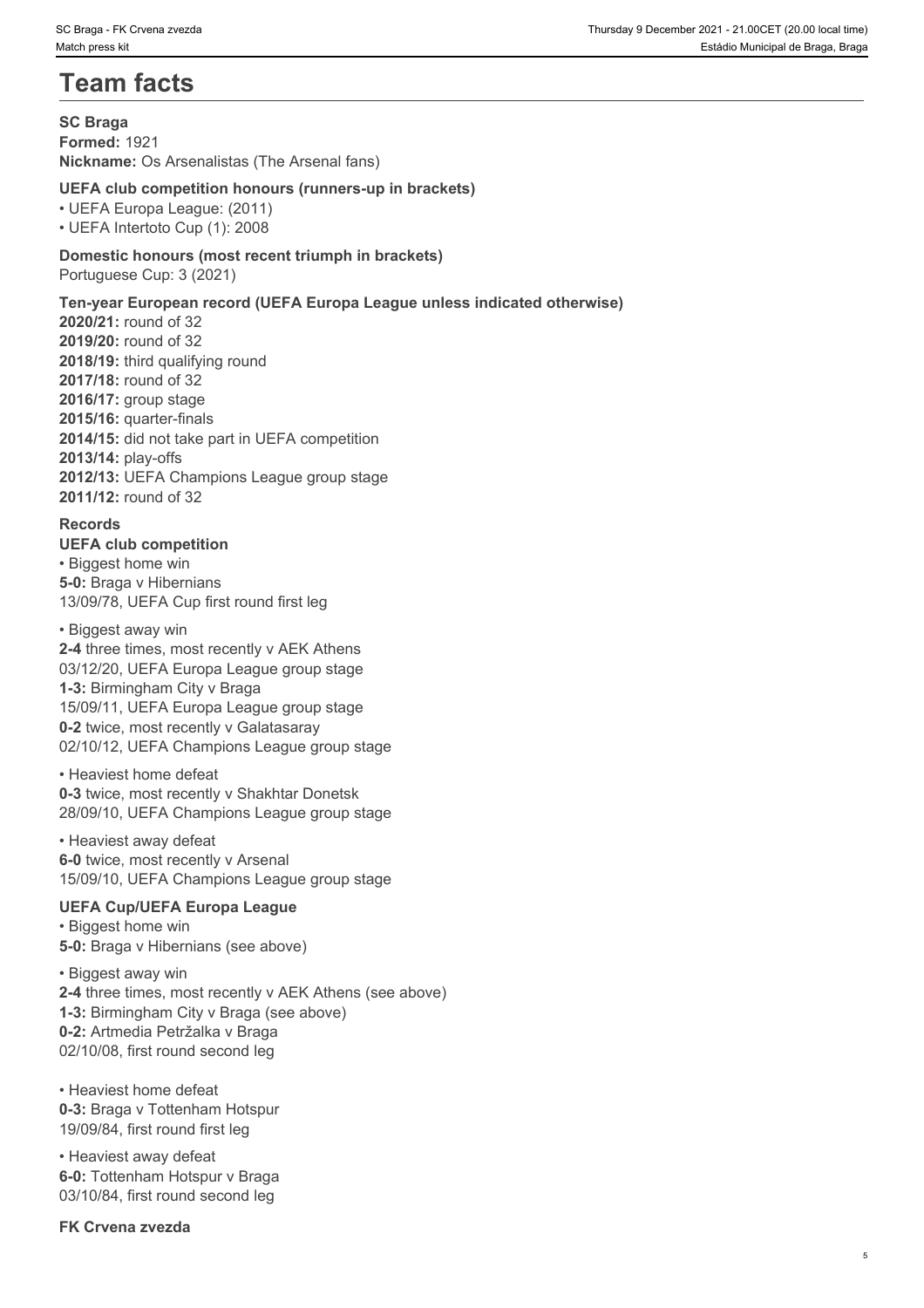**Formed:** 1945 **Nickname:** Crveno-beli (Red-and-Whites)

#### **UEFA club competition honours (runners-up in brackets)**

• European Cup (1): 1991

• UEFA Cup: (1979)

• UEFA Super Cup: (1991)

• European/South American Cup (1): 1991

#### **Domestic honours (most recent triumph in brackets)**

League title: 32 (2021) National cup: 25 (2021)

#### **Ten-year European record (UEFA Europa League unless indicated otherwise)**

**2020/21:** round of 32 (having transferred from UEFA Champions League third qualifying round) **2019/20:** UEFA Champions League group stage **2018/19:** UEFA Champions League group stage **2017/18:** round of 32 **2016/17:** play-offs (having transferred from UEFA Champions League third qualifying round) **2015/16:** first qualifying round **2014/15:** did not take part in UEFA club competition **2013/14:** third qualifying round **2012/13:** play-offs **2011/12:** play-offs

#### **Records**

**UEFA club competition**  • Biggest home win **9-1:** Crvena zvezda v Stade Dudelange 02/10/57, European Cup preliminary round second leg

#### • Biggest away win

**2-7:** Komlói Bányász v Crvena zvezda 15/09/71, European Cup Winners' Cup first round first leg **1-6:** Avenir Beggen v Crvena zvezda 22/10/74, European Cup Winners' Cup second round first leg **0-5** twice, most recently v Dundalk 07/09/88, European Cup first round first leg

• Heaviest home defeat **0-6:** Crvena zvezda v Bayern München 26/11/19, UEFA Champions League group stage

• Heaviest away defeat **6-1:** Paris Saint-German v Crvena zvezda 03/10/18, UEFA Champions League group stage **5-0** twice, most recently v Tottenham

22/10/19, UEFA Champions League group stage

#### **UEFA Cup/UEFA Europa League**

• Biggest home win **7-0** twice, most recently v Ventspils 04/08/11, third qualifying round second leg

• Biggest away win **0-4:** Kolkheti Poti v Crvena zvezda 22/07/98, first qualifying round first leg

• Heaviest home defeat **0-2:** Crvena zvezda v Kairat Almaty 20/07/15, first qualifying round first leg

• Heaviest away defeat **4-0** four times, most recently v Rennes 25/08/11, play-offs second leg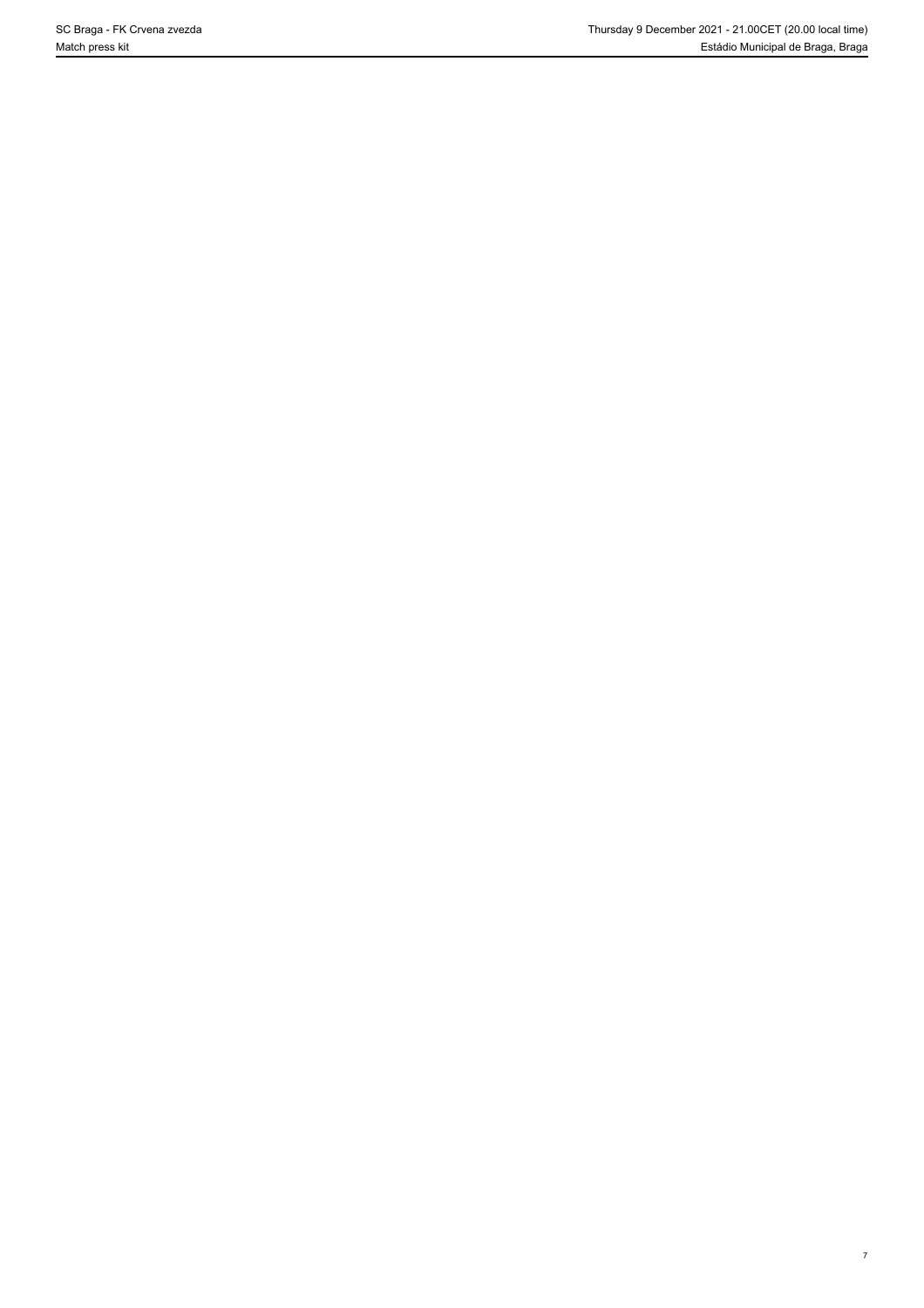# **Squad list**

# **SC Braga**

|                        |      |                                                              |                                       |                |                 | <b>Current season</b>                                                                                                                                                                                                                                                                                                                                                                                                           |                |                                    |                          | All-time                 |                |                |
|------------------------|------|--------------------------------------------------------------|---------------------------------------|----------------|-----------------|---------------------------------------------------------------------------------------------------------------------------------------------------------------------------------------------------------------------------------------------------------------------------------------------------------------------------------------------------------------------------------------------------------------------------------|----------------|------------------------------------|--------------------------|--------------------------|----------------|----------------|
|                        |      |                                                              |                                       |                |                 |                                                                                                                                                                                                                                                                                                                                                                                                                                 |                | UEL League                         |                          | <b>UEL</b>               | <b>UEFA</b>    |                |
| No. Player             | Nat. | <b>DoB</b>                                                   | Age D Pld Gis Pld Gis Pld Gis Pld Gis |                |                 |                                                                                                                                                                                                                                                                                                                                                                                                                                 |                |                                    |                          |                          |                |                |
| <b>Goalkeepers</b>     |      |                                                              |                                       |                |                 |                                                                                                                                                                                                                                                                                                                                                                                                                                 |                |                                    |                          |                          |                |                |
| 1 Matheus              |      | BRA 29/03/1992 29                                            |                                       | $\sim$         |                 | $4 - 13 -$                                                                                                                                                                                                                                                                                                                                                                                                                      |                |                                    | 38                       | $\sim$                   | 48 -           |                |
| 12 Tiago Sá            |      | POR 11/01/1995 26                                            |                                       | $\sim$         |                 | $1 - 1$                                                                                                                                                                                                                                                                                                                                                                                                                         |                | $\sim$                             | 4                        | $\sim$                   |                | $4 -$          |
| 53 Rui Ribeiro         |      | POR 27/02/2000 21                                            |                                       | $\sim$         | $\sim$          | $\sim$                                                                                                                                                                                                                                                                                                                                                                                                                          |                |                                    |                          |                          |                |                |
| 91 Lukáš Horníček      |      | CZE 13/07/2002 19                                            |                                       | $\sim$         | $\sim$          | $\sim$                                                                                                                                                                                                                                                                                                                                                                                                                          | $\sim$         |                                    |                          |                          |                |                |
| 94 Leonardo Ferreira   |      | POR 25/12/2000 20                                            |                                       | $\sim$         |                 |                                                                                                                                                                                                                                                                                                                                                                                                                                 | $\sim$         | $\sim$                             | $\overline{\phantom{a}}$ | $\overline{\phantom{a}}$ |                |                |
| <b>Defenders</b>       |      |                                                              |                                       |                |                 |                                                                                                                                                                                                                                                                                                                                                                                                                                 |                |                                    |                          |                          |                |                |
| 2 Yan Couto            |      | BRA 03/06/2002 19                                            |                                       | $\sim$         | 4               |                                                                                                                                                                                                                                                                                                                                                                                                                                 | 9              |                                    |                          |                          |                |                |
| 3 Vitor Tormena        |      | BRA 04/01/1996 25                                            |                                       | $\sim$         | $1 -$           |                                                                                                                                                                                                                                                                                                                                                                                                                                 | $\overline{7}$ | <b>Contract</b>                    |                          | 7 1                      | $10 \mid 1$    |                |
| 4 Diogo Leite          |      | POR 23/01/1999 22                                            |                                       |                | 5               |                                                                                                                                                                                                                                                                                                                                                                                                                                 | 9              |                                    | 6                        | $\sim$                   | $10 -$         |                |
| 5 Nuno Sequeira        |      | POR 19/08/1990 31                                            |                                       | $\sim$         | $\overline{4}$  | $\sim$                                                                                                                                                                                                                                                                                                                                                                                                                          | $\overline{7}$ | $\sim$                             | 19                       | $\sim$                   | $24 -$         |                |
| 15 Paulo Oliveira      |      | POR 08/01/1992 29                                            |                                       | $\overline{a}$ | $5\overline{)}$ | $\sim$                                                                                                                                                                                                                                                                                                                                                                                                                          | $12 \mid 1$    |                                    | 16                       | $\sim$                   | $25 -$         |                |
| 34 Raúl Silva          |      | BRA 04/11/1989 32                                            |                                       | $\sim$         | $\sim$          | $\sim$                                                                                                                                                                                                                                                                                                                                                                                                                          | 6              | $\overline{2}$                     | 14                       | $\overline{1}$           | $20 \mid 3$    |                |
| 42 Guilherme Soares    |      | POR 08/02/2001 20                                            |                                       | $\sim$         | $\sim$          | $\sim$                                                                                                                                                                                                                                                                                                                                                                                                                          |                |                                    |                          |                          |                |                |
| 47 Diogo Fonseca       |      | POR 10/04/2002 19                                            |                                       | $\sim$         | $\sim$          | $\sim$                                                                                                                                                                                                                                                                                                                                                                                                                          | $\sim$         | $\sim$                             | $\sim$                   | $\sim$                   |                |                |
| 50 Leonardo Buta       |      | POR 05/06/2002 19                                            |                                       | $\sim$         |                 | $\label{eq:2.1} \begin{array}{c c c c c c c} \hline \textbf{a} & \textbf{b} & \textbf{c} & \textbf{c} & \textbf{c} \\ \hline \textbf{a} & \textbf{b} & \textbf{c} & \textbf{c} & \textbf{c} & \textbf{c} \\ \hline \textbf{a} & \textbf{b} & \textbf{c} & \textbf{c} & \textbf{c} & \textbf{c} \\ \hline \textbf{a} & \textbf{b} & \textbf{c} & \textbf{c} & \textbf{c} & \textbf{c} & \textbf{c} \\ \hline \textbf{a} & \text$ |                | $\sim$                             | $\overline{\phantom{a}}$ |                          | $ -$           |                |
| 58 Miguel Vilela       |      | POR 25/03/2000 21                                            |                                       | $\sim$         | $\sim$          | $\sim$                                                                                                                                                                                                                                                                                                                                                                                                                          |                |                                    |                          |                          |                |                |
| 63 Rodrigo Beirão      |      | POR 25/01/2003 18                                            |                                       | $\sim$         | $\sim$          | $\sim$                                                                                                                                                                                                                                                                                                                                                                                                                          |                |                                    |                          |                          |                |                |
| 70 Fabiano             |      | BRA 14/03/2000 21                                            |                                       | $\sim$         |                 | $2 - 11$                                                                                                                                                                                                                                                                                                                                                                                                                        |                | $\sim$                             | $\overline{2}$           | $\sim$                   | $\mathbf{2}$   | $\sim$         |
| 72 André Ferreira      |      | POR 08/04/2003 18                                            |                                       |                |                 |                                                                                                                                                                                                                                                                                                                                                                                                                                 |                |                                    |                          |                          |                |                |
|                        |      |                                                              |                                       | $\sim$         | $\sim$          | $\sim$                                                                                                                                                                                                                                                                                                                                                                                                                          | $\sim$         |                                    | $\overline{\phantom{a}}$ | $\sim$                   |                |                |
| 74 Francisco Moura     |      | POR 16/08/1999 22                                            |                                       | $\sim$         | 4               | $\sim$                                                                                                                                                                                                                                                                                                                                                                                                                          | 8              | $\sim$                             | 7                        | $\sim$                   | 7 <sup>1</sup> |                |
| 86 Bruno Rodrigues     |      | POR 08/06/2001 20                                            |                                       | $\sim$         | $2$ -           |                                                                                                                                                                                                                                                                                                                                                                                                                                 | $\overline{2}$ | $\sim$                             | $2$ -                    |                          | $\overline{2}$ |                |
| 95 José Pereira        |      | POR 16/08/2003 18                                            |                                       | $\sim$         | $\sim$          | $\overline{\phantom{a}}$                                                                                                                                                                                                                                                                                                                                                                                                        |                |                                    |                          |                          |                |                |
| <b>Midfielders</b>     |      |                                                              |                                       |                |                 |                                                                                                                                                                                                                                                                                                                                                                                                                                 |                |                                    |                          |                          |                |                |
| 8 Al Musrati           |      | LBY 06/04/1996 25                                            |                                       | $\star$        | $\overline{4}$  |                                                                                                                                                                                                                                                                                                                                                                                                                                 |                | $111 -$                            | $12 \quad 3$             |                          | 18             | $\overline{3}$ |
| 10 André Horta         |      | POR 07/11/1996 25                                            |                                       | $\sim$         |                 |                                                                                                                                                                                                                                                                                                                                                                                                                                 |                | $3 - 10 - 21$                      |                          | $\vert$ 1                | $27 \quad 3$   |                |
| 11 Lucas Piazón        |      | BRA 20/01/1994 27                                            |                                       | $\sim$         | 3               | $\sim$                                                                                                                                                                                                                                                                                                                                                                                                                          | 8              |                                    | 4                        |                          | 9              |                |
| 25 Lucas Mineiro       |      | BRA 24/02/1996 25                                            |                                       | $\sim$ $ \sim$ | $5\overline{)}$ | $\sim$                                                                                                                                                                                                                                                                                                                                                                                                                          | $10 -$         |                                    | $5\overline{)}$          | $\sim$                   | 5              | $\sim$         |
| 45 Iuri Medeiros       |      | POR 10/07/1994 27                                            |                                       | $\sim$ $-$     |                 |                                                                                                                                                                                                                                                                                                                                                                                                                                 |                | $4$   1   11   4   10   1   11   1 |                          |                          |                |                |
| 51 David Veiga         |      | POR 10/02/2000 21                                            |                                       | $\sim$         | $\sim$          | $\sim$                                                                                                                                                                                                                                                                                                                                                                                                                          |                |                                    |                          |                          |                |                |
| 56 Eduardo Soares      |      | POR 17/08/2001 20                                            |                                       | $\sim$         | $\sim$          | $\sim$                                                                                                                                                                                                                                                                                                                                                                                                                          |                |                                    |                          |                          |                |                |
| 67 Jean-Baptiste Gorby |      | $FRA$ 25/07/2002 19 - -                                      |                                       |                |                 |                                                                                                                                                                                                                                                                                                                                                                                                                                 | $\sim$         | $\sim$                             |                          |                          |                |                |
| 79 Bernardo Couto      |      | POR 16/08/2002 19                                            |                                       | $\sim$         | $\sim$ $-$      | $\sim$                                                                                                                                                                                                                                                                                                                                                                                                                          |                | $\sim$                             | $\sim$                   |                          |                |                |
| 80 João Gonçalves      |      | POR 26/02/2005 16                                            |                                       | $\sim$         |                 |                                                                                                                                                                                                                                                                                                                                                                                                                                 |                |                                    |                          |                          |                |                |
| 84 Mateus Santos       |      | POR 14/12/2003 17                                            |                                       |                |                 | $\mathbf{r}$                                                                                                                                                                                                                                                                                                                                                                                                                    | $\sim$         | $\sim$                             | $\overline{\phantom{a}}$ |                          |                |                |
| 88 André Castro        |      | POR 02/04/1988 33 $\mid$ *   4   -   6   -   10   -   11   - |                                       |                |                 |                                                                                                                                                                                                                                                                                                                                                                                                                                 |                |                                    |                          |                          |                |                |
| <b>Forwards</b>        |      |                                                              |                                       |                |                 |                                                                                                                                                                                                                                                                                                                                                                                                                                 |                |                                    |                          |                          |                |                |
| 9 Abel Ruiz            |      | ESP 28/01/2000 21                                            |                                       | $\sim$         | 3               |                                                                                                                                                                                                                                                                                                                                                                                                                                 | 9              | $\mathbf{2}$                       | 9                        |                          | 9              |                |
| 19 Mario González      |      | ESP 25/02/1996 25                                            |                                       | $\sim$         | 5               | $\vert$ 1                                                                                                                                                                                                                                                                                                                                                                                                                       | $10$ 1         |                                    | 6                        | $\overline{1}$           | $7 \mid 1$     |                |
| 21 Ricardo Horta       |      | POR 15/09/1994 27                                            |                                       | $\sim$         |                 | $5 \quad 3$                                                                                                                                                                                                                                                                                                                                                                                                                     | $12$ 9         |                                    |                          | 29 10 37 16              |                |                |
|                        |      |                                                              |                                       |                |                 |                                                                                                                                                                                                                                                                                                                                                                                                                                 |                |                                    |                          |                          |                |                |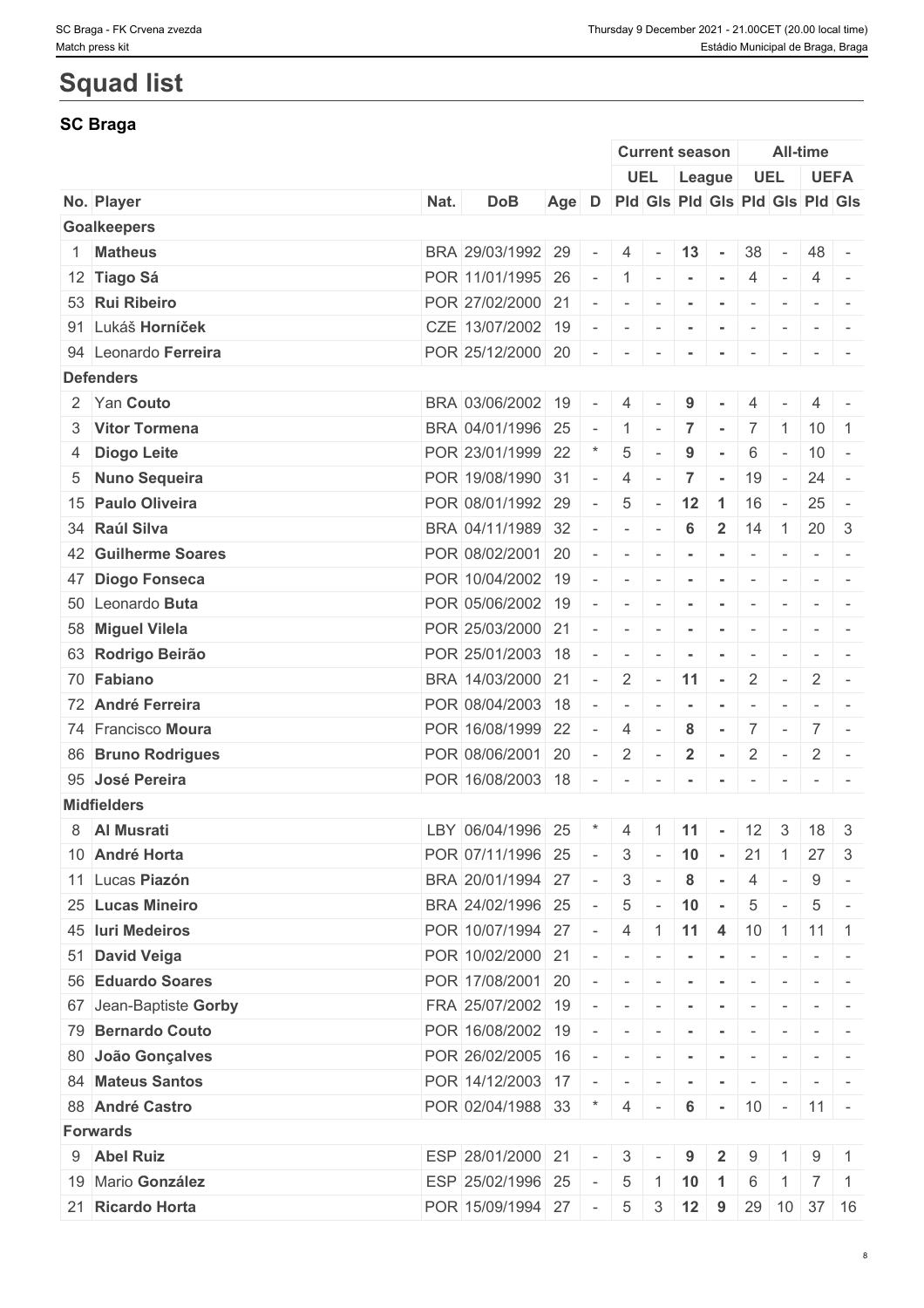# **SC Braga**

|                    |                   |    |                          |               |                          | <b>Current season</b> |              |                |               | All-time    |             |
|--------------------|-------------------|----|--------------------------|---------------|--------------------------|-----------------------|--------------|----------------|---------------|-------------|-------------|
|                    |                   |    |                          |               | <b>UEL</b>               | League                |              |                | <b>UEL</b>    |             | <b>UEFA</b> |
| 22 Chiquinho       | POR 19/07/1995 26 |    | $\sim$                   |               | $3 -$                    |                       |              | 8 <sup>1</sup> | $\sim$        | 11          | $\sim$      |
| 57 Rodrigo Gomes   | POR 07/07/2003 18 |    | $\overline{\phantom{a}}$ |               |                          |                       |              |                |               |             |             |
| 59 Yan Said        | POR 08/11/2002 19 |    |                          |               |                          |                       |              |                |               |             |             |
| 71 Hernani Infande | POR 03/04/2001 20 |    | $\sim$                   | $\sim$ $\sim$ | $\sim$                   | $\sim$                |              |                | $\sim$        |             |             |
| 78 Roger Fernandes | GNB 21/11/2005 16 |    | $\sim$                   |               |                          |                       |              |                |               |             |             |
| 87 Álvaro Djaló    | GNB 16/08/1999 22 |    |                          |               |                          |                       |              |                |               |             |             |
| 90 Galeno          | BRA 22/10/1997 24 |    | $\overline{a}$           |               | $5 \quad 5$              | -11                   | $\mathbf{2}$ | 20             | 8             | 23          | -10         |
| 92 Rodrigo Macedo  | POR 09/07/2003 18 |    | $\sim$                   |               |                          |                       |              |                |               |             |             |
| 96 Miguel Falé     | POR 28/01/2004    | 17 |                          |               |                          |                       |              |                |               |             |             |
| 99 Vitor Oliveira  | POR 15/03/2000 21 |    | $\sim$                   |               | $2$ -                    | 6 <sup>1</sup>        |              | $\overline{2}$ | $\sim$        | $2^{\circ}$ |             |
| Coach              |                   |    |                          |               |                          |                       |              |                |               |             |             |
| - Carlos Carvalhal | POR 04/12/1965 56 |    | $\sim$                   | $5-1$         | $\overline{\phantom{a}}$ |                       | $\sim$       | 35             | $\sim$ $\sim$ | $39 -$      |             |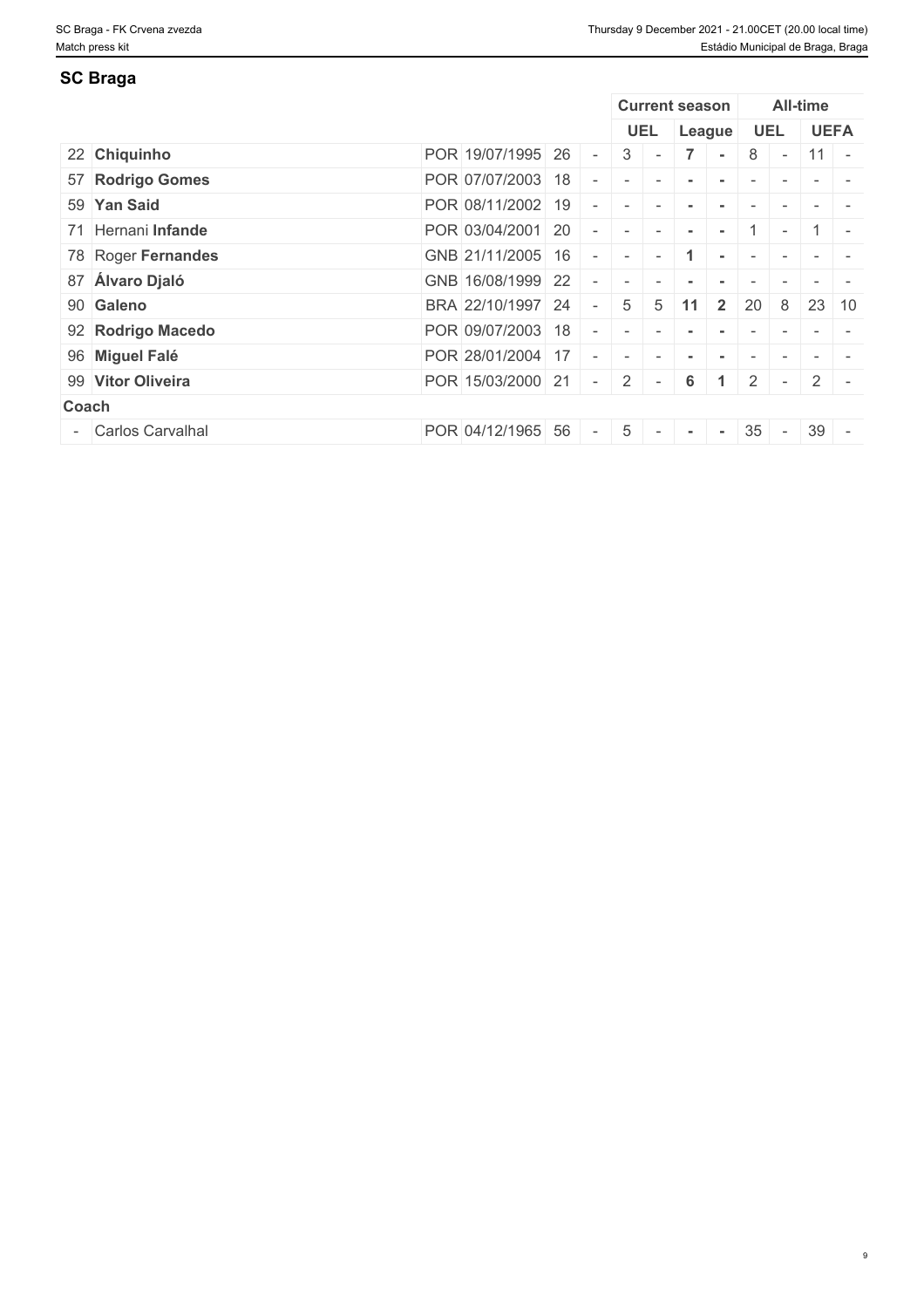# **FK Crvena zvezda**

|       |                            |      |                                                |       |            |                          | <b>Current season</b>                                                                                       |                          |                                                         |                          |                          |                    |                | <b>All-time</b>          |                |                     |                                                                                                              |  |  |
|-------|----------------------------|------|------------------------------------------------|-------|------------|--------------------------|-------------------------------------------------------------------------------------------------------------|--------------------------|---------------------------------------------------------|--------------------------|--------------------------|--------------------|----------------|--------------------------|----------------|---------------------|--------------------------------------------------------------------------------------------------------------|--|--|
|       |                            |      |                                                |       |            |                          | <b>UCL</b>                                                                                                  |                          | <b>QUAL</b>                                             |                          | UEL                      | League             |                |                          | <b>UEL</b>     |                     | <b>UEFA</b>                                                                                                  |  |  |
|       | No. Player                 | Nat. | <b>DoB</b>                                     | Age D |            |                          |                                                                                                             |                          | Pid Gis Pid Gis Pid Gis Pid Gis Pid Gis Pid Gis Pid Gis |                          |                          |                    |                |                          |                |                     |                                                                                                              |  |  |
|       | <b>Goalkeepers</b>         |      |                                                |       |            |                          |                                                                                                             |                          |                                                         |                          |                          |                    |                |                          |                |                     |                                                                                                              |  |  |
|       | 1 Zoran Popović            |      | SRB 28/05/1988 33 -                            |       |            | $\sim$                   | $\mathbf{r}$                                                                                                | $\sim$                   | $\sim$                                                  | $\vert 1 \vert$ -        |                          | 3                  |                |                          | $1 -$          | $1 -$               |                                                                                                              |  |  |
|       | 40 Stefan Marinković       |      | SRB 21/01/2005 16                              |       | $\sim$     | $\sim$                   | $\sim$                                                                                                      | $\sim$                   | $\sim$                                                  | $\sim$                   | $\sim$                   |                    |                | $\overline{\phantom{a}}$ | $\sim$         |                     |                                                                                                              |  |  |
|       | 51 Miloš Gordić            |      | SRB 05/03/2000 21                              |       | $\sim$     | $\sim$                   |                                                                                                             | $\sim$                   | $\sim$                                                  | $\overline{\phantom{a}}$ |                          | $\mathbf{2}$       |                | $\overline{\phantom{a}}$ |                |                     |                                                                                                              |  |  |
|       | 82 Milan Borjan            |      | CAN 23/10/1987 34 -                            |       |            | $\overline{4}$           | $\mathbf{r}$                                                                                                | $\overline{2}$           | $\sim$                                                  | 4                        | $\sim$                   | 14                 | $\sim$ $-$     | $20 -$                   |                | 64 -                |                                                                                                              |  |  |
|       | <b>Defenders</b>           |      |                                                |       |            |                          |                                                                                                             |                          |                                                         |                          |                          |                    |                |                          |                |                     |                                                                                                              |  |  |
|       | 2 Milan Gajić              |      | SRB 28/01/1996 25                              |       | $\sim$     | 3                        |                                                                                                             |                          |                                                         | $\overline{2}$           |                          | 16                 | $\overline{1}$ | 11                       | $\overline{1}$ | $21 \mid 1$         |                                                                                                              |  |  |
|       | 5 Miloš Degenek            |      | AUS 28/04/1994                                 | 27    | $\sim$     | $\overline{1}$           | $\overline{\phantom{a}}$                                                                                    | 2                        | $\sim$                                                  | 3                        | $\overline{\phantom{a}}$ | 6                  | $\sim$         | $11 -$                   |                | 42                  | $\overline{1}$                                                                                               |  |  |
|       | 6 Radovan Pankov           |      | SRB 05/08/1995 26                              |       | $\sim$     | 3                        |                                                                                                             | $\overline{2}$           | $\sim$                                                  | $\overline{5}$           |                          | 8                  | $\sim$         | 12                       | $\gamma = 0$   |                     | $33 \mid 2$                                                                                                  |  |  |
|       | 15 Aleksandar Dragović     |      | AUT 06/03/1991                                 | 30    | $\sim$     | 4                        | $\overline{\phantom{a}}$                                                                                    | $\overline{2}$           | $\sim$                                                  | 4                        |                          | 16                 | 3              | 58                       |                | $2 \mid 105 \mid 3$ |                                                                                                              |  |  |
|       | 23 Milan Rodić             |      | SRB 02/04/1991                                 | 30    | $\sim$     | $\overline{4}$           | $\overline{\phantom{a}}$                                                                                    | 2                        | $\sim$                                                  | 4                        | -1                       | 17                 | $\overline{2}$ | 17                       | $-1$           | 59                  | $\overline{1}$                                                                                               |  |  |
|       | 25 Strahinja Eraković      |      | SRB 22/01/2001 20                              |       | $\sim$ $-$ | $\sim$                   | $\sim$                                                                                                      | $\sim$                   | $\sim$                                                  | 3                        | $\sim$                   | $16 -$             |                | $7 -$                    |                |                     | $7$ -                                                                                                        |  |  |
|       | 77 Marko Gobeljić          |      | SRB 13/09/1992 29                              |       | $\sim$     | $2 \mid$                 | $\sim$                                                                                                      | $\overline{2}$           | $\sim$                                                  | 4                        |                          | 9                  | $\sim$         | $14 -$                   |                | 47 1                |                                                                                                              |  |  |
|       | <b>Midfielders</b>         |      |                                                |       |            |                          |                                                                                                             |                          |                                                         |                          |                          |                    |                |                          |                |                     |                                                                                                              |  |  |
|       | 4 Mirko Ivanić             |      | MNE 13/09/1993                                 | 28    |            | 4                        |                                                                                                             | 2                        |                                                         | 5                        |                          | 19                 | 8              | 22                       | $\overline{4}$ |                     | $71 \mid 16$                                                                                                 |  |  |
|       | 7 Nenad Krstičić           |      | SRB 03/07/1990 31                              |       |            | 4                        |                                                                                                             | $\overline{2}$           |                                                         | 4                        |                          | 17                 | $\overline{1}$ | 18                       | $\sim$         | 47                  | $\overline{1}$                                                                                               |  |  |
|       | 8 Guélor Kanga             |      | GAB 01/09/1990 31                              |       | $\sim$     | 3                        |                                                                                                             | $\overline{2}$           | $\overline{\phantom{a}}$                                | 5                        |                          | 15                 | $\overline{2}$ | 16                       | 3              | 41                  | 7                                                                                                            |  |  |
|       | 10 Aleksandar Katai        |      | SRB 06/02/1991 30                              |       | $\sim$     | $\overline{4}$           | $\overline{2}$                                                                                              | $\overline{2}$           | $\overline{2}$                                          | 3                        |                          | $1$ 14 11 7        |                |                          | 3              |                     | $25 \mid 12$                                                                                                 |  |  |
|       | 18 Njegoš Petrović         |      | SRB 18/07/1999 22                              |       | $\sim$     | $\sim$                   | $\sim$                                                                                                      | $\mathbf{1}$             | $\sim$                                                  | $\overline{1}$           | $\sim$                   | 11                 | $\sim$         | 9                        | $\overline{1}$ |                     | $18$ 1                                                                                                       |  |  |
|       | 21 Petar Stanić            |      | SRB 14/08/2001                                 | 20    | $\sim$     | $\sim$                   | $\sim$                                                                                                      | $\sim$                   | $\sim$                                                  | $\overline{1}$           |                          | $-10$ $-$          |                | $1 -$                    |                |                     | $1 -$                                                                                                        |  |  |
|       | 22 Veljko Nikolić          |      | SRB 29/08/1999                                 | 22    | $\sim$     | $\overline{1}$           | $\overline{\phantom{a}}$                                                                                    | $\overline{1}$           | $\sim$                                                  | $\sim$                   |                          | 5                  | $\sim$         |                          | $7 -$          | $ 11  -$            |                                                                                                              |  |  |
|       | 35 Sékou Sanogo            |      | CIV 05/05/1989 32                              |       | $\sim$     | 4                        | $\overline{\phantom{a}}$                                                                                    | $\overline{2}$           | $\sim$                                                  | $5\phantom{.0}$          |                          | $-11$              | $\overline{2}$ | 30                       | $\overline{1}$ | 66 3                |                                                                                                              |  |  |
|       | 38 Nikola Stanković        |      | SRB 24/04/2003                                 | 18    |            | $\overline{\phantom{a}}$ |                                                                                                             | $\overline{\phantom{a}}$ | $\sim$                                                  | $\overline{\phantom{a}}$ | $\overline{\phantom{a}}$ |                    |                | $\overline{\phantom{a}}$ |                |                     | $\frac{1}{2} \left( \frac{1}{2} \right) \left( \frac{1}{2} \right) = \frac{1}{2} \left( \frac{1}{2} \right)$ |  |  |
|       | 55 Slavoljub Srnić         |      | SRB 12/01/1992                                 | 29    |            | $\overline{1}$           |                                                                                                             | -1                       | $\sim$                                                  | $\overline{4}$           |                          | 9                  |                | 13                       | $\overline{1}$ | 41                  | -5                                                                                                           |  |  |
|       | 93 Axel Bakayoko           |      | FRA 06/01/1998 23                              |       | $\sim$ $-$ | $-1$                     | $\sim$                                                                                                      | $\mathbf{1}$             | $\sim$ $\sim$ $\sim$                                    |                          | $\overline{\phantom{a}}$ | $\mathbf{3}$       | $\sim$         | $\overline{2}$           | $\mathbf{r}$   | 3                   | $\sim$                                                                                                       |  |  |
|       | <b>Forwards</b>            |      |                                                |       |            |                          |                                                                                                             |                          |                                                         |                          |                          |                    |                |                          |                |                     |                                                                                                              |  |  |
|       | 9 Milan Pavkov             |      | SRB 09/02/1994 27 * 1 -                        |       |            |                          |                                                                                                             | $\mathbf{2}$             | $\overline{2}$                                          | 3                        |                          | $\vert 13 \vert 5$ |                | 6                        |                |                     | $27 \overline{7}$                                                                                            |  |  |
|       | 11 Filippo Falco           |      | ITA 11/02/1992 29 - 4 1 - - 1 - 1 - 14 1       |       |            |                          |                                                                                                             |                          |                                                         |                          |                          |                    |                |                          |                | $3 - 7$ 1           |                                                                                                              |  |  |
|       | 28 Marko Lazetić           |      | SRB 22/01/2004 17 - 1 - - - 1 - 1 - 13 1 - 1 - |       |            |                          |                                                                                                             |                          |                                                         |                          |                          |                    |                |                          |                |                     | $2$ -                                                                                                        |  |  |
|       | 30 Richairo Zivkovic       |      | NED 05/09/1996 25                              |       | $\sim$ $-$ | $\mathbf{I}$             | $\begin{array}{cccccccccc} \bullet & \bullet & \bullet & \bullet & \bullet & \bullet & \bullet \end{array}$ |                          | $\mathbf{r}$                                            | 3                        | $\sim$                   | $\overline{7}$     | $\sim$         |                          | $4 -$          | $7 -$               |                                                                                                              |  |  |
|       | 31 El Fardou Ben Nabouhane |      | COM 10/06/1989 32                              |       | $\sim$     | 4                        | $\sim$                                                                                                      | $\overline{2}$           |                                                         | 5                        | $\sim$                   | $16$ 7 15          |                |                          | $\mathbf{3}$   |                     | $50 \mid 16$                                                                                                 |  |  |
|       | 39 Loïs Diony              |      | FRA $20/12/1992$ 28 - 4 2 1                    |       |            |                          |                                                                                                             |                          |                                                         |                          |                          | 8                  | $\overline{1}$ |                          |                | $5 - 10$ 2          |                                                                                                              |  |  |
| Coach |                            |      |                                                |       |            |                          |                                                                                                             |                          | $\sim$                                                  | 4                        | $\sim$                   |                    |                |                          |                |                     |                                                                                                              |  |  |
|       |                            |      |                                                |       |            |                          |                                                                                                             |                          |                                                         |                          |                          |                    |                |                          |                |                     |                                                                                                              |  |  |
|       | - Dejan Stanković          |      | SRB $ 11/09/1978 43 - 4 - 2 - 1$               |       |            |                          |                                                                                                             |                          |                                                         |                          | $5$ - - - 11 - 21 -      |                    |                |                          |                |                     |                                                                                                              |  |  |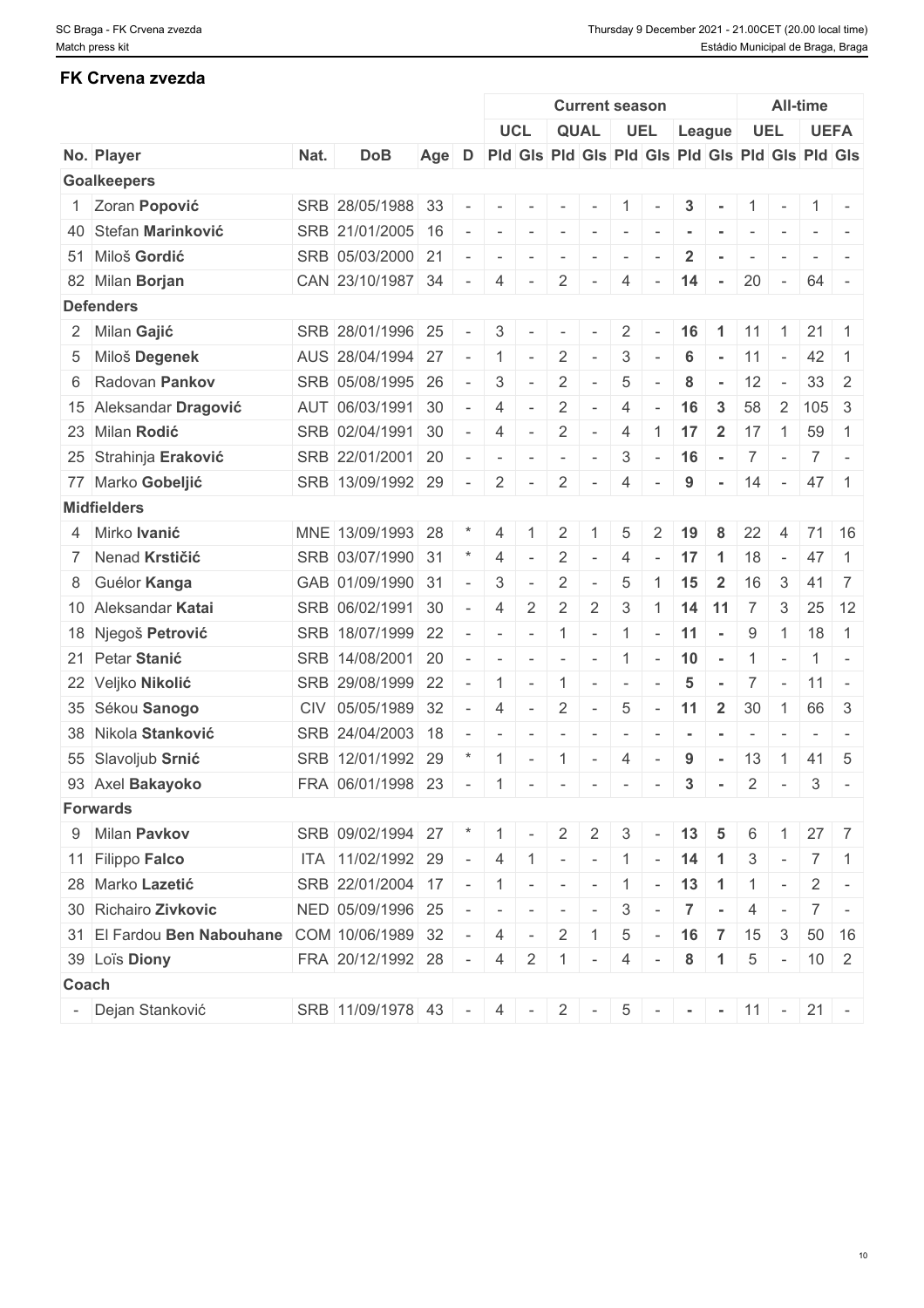# **Fixtures and results**

# **SC Braga**

| Date              | <b>Competition</b> | Opponent                          | <b>Result</b> |         | <b>Goalscorers</b>                                                         |
|-------------------|--------------------|-----------------------------------|---------------|---------|----------------------------------------------------------------------------|
| 07/08/2021        | League             | CS Marítimo (A)                   | W             |         | 2-0 Raúl Silva 61, Ricardo Horta 69                                        |
| 14/08/2021        | League             | Sporting Clube de Portugal<br>(H) |               |         | 1-2 Abel Ruiz 90+2                                                         |
| 20/08/2021        | League             | Moreirense FC (A)                 | W             |         | 3-2 Fábio Martins 39, Iuri Medeiros 41, Ricardo<br>Horta 90+5              |
| 29/08/2021        | League             | Vitória SC (H)                    | D             | $0-0$   |                                                                            |
| 11/09/2021        | League             | FC Paços de Ferreira (A)          | D             | $0-0$   |                                                                            |
| 16/09/2021        | UEL                | FK Crvena zvezda (A)              | L.            |         | 1-2 Galeno 76                                                              |
| 20/09/2021        | League             | CD Tondela (H)                    | W             |         | 3-1 Iuri Medeiros 81, 90, Ricardo Horta 84                                 |
| 26/09/2021        | League             | CD Santa Clara (A)                | D.            |         | 1-1 Paulo Oliveira 71                                                      |
| 30/09/2021        | UEL                | FC Midtjylland (H)                | W             |         | 3-1 Galeno 55 (P), 90+5, Ricardo Horta 62                                  |
| 03/10/2021        | League             | Boavista FC (H)                   | D             |         | 2-2 Iuri Medeiros 25, Ricardo Horta 52                                     |
| 17/10/2021        | Cup                | Moitense (A)                      | W             |         | González 40, Bruno Rodrigues 54,<br>Fernandes 81, Carvalho Oliveira 83, 89 |
| 21/10/2021        | UEL                | PFC Ludogorets 1945 (A)           | W             |         | 1-0 Ricardo Horta 7                                                        |
| 25/10/2021        | League             | Gil Vicente FC (A)                | W             |         | 1-0 Carvalho Oliveira 4                                                    |
| 01/11/2021        | League             | Portimonense SC (H)               | W             |         | 3-0 Galeno 5, 53, González 90+1                                            |
| 04/11/2021        | UEL                | PFC Ludogorets 1945 (H)           | W             |         | 4-2 Al Musrati 25, Iuri Medeiros 37, Galeno 40,<br>González 73             |
| 07/11/2021        | League             | SL Benfica (A)                    |               |         | 1-6 Ricardo Horta 12                                                       |
| 20/11/2021        | Cup                | CD Santa Clara (H)                | W             | $6 - 0$ | Carvalho Oliveira 3, 8, 16, 51, Paulo Oliveira<br>57, Galeno 88 (P)        |
| 25/11/2021        | UEL                | FC Midtjylland (A)                | L             |         | 2-3 Ricardo Horta 43, Galeno 85                                            |
| 30/11/2021        | League             | Vizela (H)                        | W             | $4 - 1$ | Ricardo Horta 27, 45 (P), Raúl Silva 57, Abel<br>Ruiz 90+3                 |
| 05/12/2021        | League             | Estoril Praia (H)                 | W             |         | 2-0 Ricardo Horta 34, 39                                                   |
| 09/12/2021        | UEL                | FK Crvena zvezda (H)              |               |         |                                                                            |
| 12/12/2021        | League             | FC Porto (A)                      |               |         |                                                                            |
| 19/12/2021 League |                    | Os Belenenses (H)                 |               |         |                                                                            |
| 23/12/2021 Cup    |                    | Vizela (A)                        |               |         |                                                                            |
| 30/12/2021 League |                    | FC Arouca (A)                     |               |         |                                                                            |
| 08/01/2022 League |                    | FC Famalicao (H)                  |               |         |                                                                            |
| 16/01/2022 League |                    | CS Marítimo (H)                   |               |         |                                                                            |
| 23/01/2022 League |                    | Sporting Clube de Portugal<br>(A) |               |         |                                                                            |
| 30/01/2022 League |                    | Moreirense FC (H)                 |               |         |                                                                            |
| 06/02/2022 League |                    | Vitória SC (A)                    |               |         |                                                                            |
| 13/02/2022 League |                    | FC Paços de Ferreira (H)          |               |         |                                                                            |
| 20/02/2022 League |                    | CD Tondela (A)                    |               |         |                                                                            |
| 27/02/2022 League |                    | CD Santa Clara (H)                |               |         |                                                                            |
| 06/03/2022 League |                    | Boavista FC (A)                   |               |         |                                                                            |
| 13/03/2022 League |                    | Gil Vicente FC (H)                |               |         |                                                                            |
| 20/03/2022 League |                    | Portimonense SC (A)               |               |         |                                                                            |
| 03/04/2022 League |                    | SL Benfica (H)                    |               |         |                                                                            |
|                   |                    |                                   |               |         |                                                                            |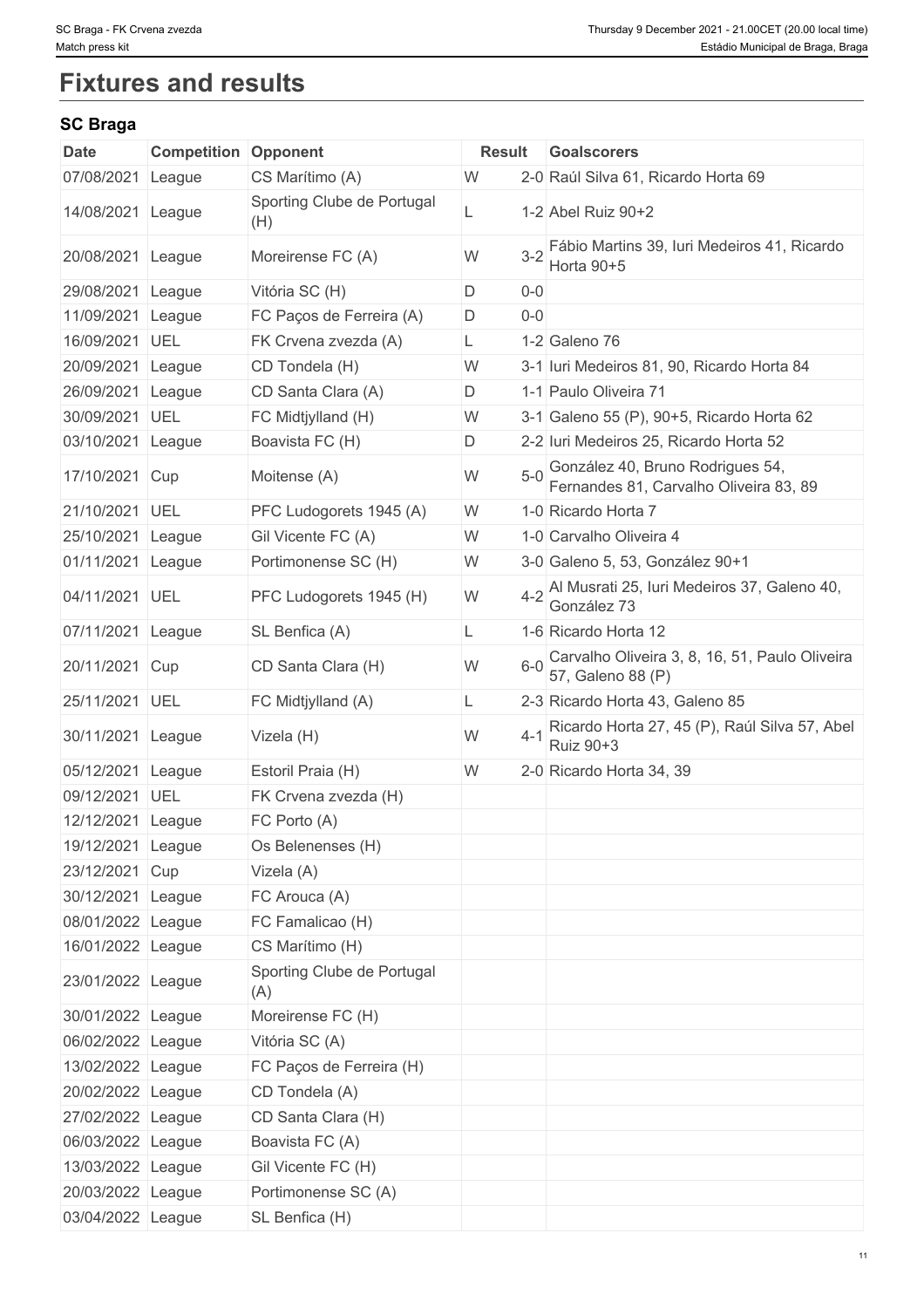# **SC Braga**

| 10/04/2022 League | Vizela (A)        |  |
|-------------------|-------------------|--|
| 16/04/2022 League | Estoril Praia (A) |  |
| 24/04/2022 League | FC Porto (H)      |  |
| 30/04/2022 League | Os Belenenses (A) |  |
| 08/05/2022 League | FC Arouca (H)     |  |
| 15/05/2022 League | FC Famalicao (A)  |  |

| Pos. Clubs                   |    | P W                 | D                  |                 |                  | L GF GA Pts                 |              |
|------------------------------|----|---------------------|--------------------|-----------------|------------------|-----------------------------|--------------|
| 1 FC Porto                   |    | $13 \mid 11 \mid 2$ |                    | $\overline{0}$  | 33               |                             | 8 35         |
| 2 Sporting Clube de Portugal |    | $13 \mid 11 \mid 2$ |                    | $\overline{0}$  | 22               |                             | $5 \quad 35$ |
| 3 SL Benfica                 |    | $13 \mid 10$        |                    | $\overline{2}$  | 35               | 10 31                       |              |
| 4 SC Braga                   | 13 | $\overline{7}$      | $\overline{\bf 4}$ | $\overline{2}$  |                  | 23 15 25                    |              |
| 5 Estoril Praia              | 13 | $5\overline{5}$     | 6                  |                 |                  | $2 \mid 18 \mid 13 \mid 21$ |              |
| 6 Portimonense SC            | 13 | 6                   | $2^{\circ}$        |                 |                  | $5 \mid 13 \mid 12 \mid 20$ |              |
| 7 Vitória SC                 | 13 | $5\overline{)}$     | $\overline{4}$     | $\overline{4}$  |                  | $16$ 13 19                  |              |
| 8 Gil Vicente FC             | 13 | 4                   | 5                  | $\overline{4}$  |                  | 19 15 17                    |              |
| 9 FC Arouca                  | 13 | $\mathbf{3}$        | 4                  | 6               |                  | $14$ 20 13                  |              |
| 10 CD Tondela                | 12 | $\overline{4}$      | $\overline{0}$     | 8               |                  | 17 23 12                    |              |
| 11 Boavista FC               | 13 | $2^{\circ}$         | 6                  | $5\phantom{.0}$ | 16               | 23 12                       |              |
| 12 CS Marítimo               | 13 | 2 <sup>1</sup>      | $\overline{5}$     | 6               | 13               | 18 11                       |              |
| 13 FC Paços de Ferreira      | 13 | $\overline{2}$      | 5                  | 6               | 10               | 18 11                       |              |
| 14 FC Famalicao              | 13 | $2 \quad$           | $\overline{4}$     | $\overline{7}$  |                  | $16$ 24 10                  |              |
| 15 Vizela                    | 12 | $1 \mid 7$          |                    | 4               | $ 10\rangle$     | 20 10                       |              |
| 16 CD Santa Clara            | 13 | 2 <sup>1</sup>      | $\overline{4}$     |                 | $7 \mid 11 \mid$ | 26 10                       |              |
| 17 Moreirense FC             | 12 |                     | 6                  | $5\overline{)}$ | 14               | 22 9                        |              |
| 18 Os Belenenses             | 12 |                     | 5                  | 6               | $\overline{7}$   | $22 \quad 8$                |              |

# **FK Crvena zvezda**

| Date              | <b>Competition</b> | Opponent                | Result        | <b>Goalscorers</b>                                 |
|-------------------|--------------------|-------------------------|---------------|----------------------------------------------------|
| 16/07/2021        | League             | FK Vojvodina (H)        | $0-0$<br>D    |                                                    |
| 21/07/2021        | <b>IUCL</b>        | FC Kairat Almaty (A)    | Ц.            | 1-2 Mikanović 57 (og)                              |
| 24/07/2021        | League             | FK Mladost Lučani (H)   | W             | 1-0 Ivanić 45                                      |
| 28/07/2021        | <b>UCL</b>         | FC Kairat Almaty (H)    | W             | 5-0 Katai 9, 42, Diony 21, Ivanić 49, Falco 56     |
| 31/07/2021        | League             | FK Spartak Subotica (A) | W             | 3-1 Ivanić 5, Ben Nabouhane 39, Krstovic 90+1      |
| 03/08/2021        | <b>UCL</b>         | FC Sheriff Tiraspol (H) | D             | 1-1 Diony 45+1                                     |
| 06/08/2021        | League             | FK Napredak (H)         | W             | 1-0 Gajić 77                                       |
| 10/08/2021        | <b>UCL</b>         | FC Sheriff Tiraspol (A) | $0 - 1$<br>L. |                                                    |
| 17/08/2021        | <b>UEL</b>         | CFR 1907 Cluj (H)       | W<br>$4 - 0$  | Pavkov 5, Katai 38, Ben Nabouhane 68,<br>Ivanić 77 |
| 21/08/2021 League |                    | Backa Topola (H)        | W             | 3-1 Krstičić 29, Katai 51, Ben Nabouhane 78        |
| 26/08/2021        | UEL                | CFR 1907 Cluj (A)       | W             | 2-1 Katai 5 (P), Pavkov 53                         |
| 29/08/2021        | League             | FK Čukarički (A)        | W             | 2-1 Pavkov 39, Katai 57                            |
| 11/09/2021        | League             | FK Proleter (H)         | W             | 3-0 Sanogo 24, Katai 27, 74                        |
| 16/09/2021        | UEL                | SC Braga (H)            | W             | 2-1 Rodić 75, Katai 85 (P)                         |
| 19/09/2021        | League             | FK Partizan (A)         | $\mathsf D$   | 1-1 Katai 83                                       |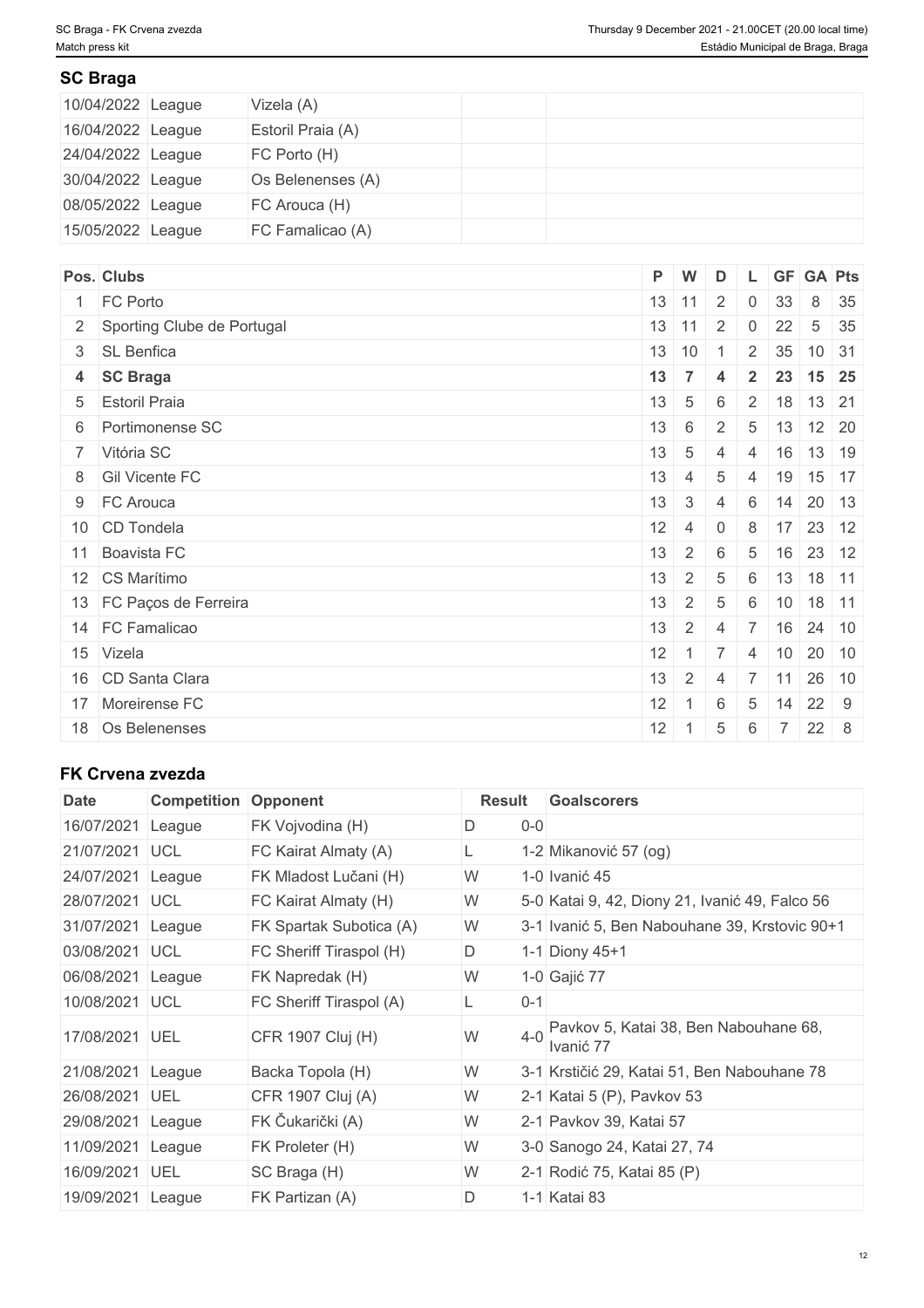**FK Crvena zvezda**

| 26/09/2021 League |        | FK Novi Pazar (A)         | W | $4 - 0$ | Dragović 3, Katai 14, Sanogo 20, Diony 68                                 |
|-------------------|--------|---------------------------|---|---------|---------------------------------------------------------------------------|
| 30/09/2021 UEL    |        | PFC Ludogorets 1945 (A)   | W |         | 1-0 Kanga 64                                                              |
| 03/10/2021        | League | FK Metalac (H)            | W |         | 3-1 Falco 10, Ivanić 63, Kanga 90+3 (P)                                   |
| 16/10/2021 League |        | FK Kolubara Lazarevac (A) | W | $7 - 1$ | Dragović 8, Ben Nabouhane 16, Ivanić 18,<br>36, Pavkov 24, 43, Lazetić 88 |
| 21/10/2021 UEL    |        | FC Midtjylland (A)        | D |         | 1-1 Ivanić 58                                                             |
| 24/10/2021        | League | FK Radnicki Niš (H)       | W |         | 1-0 Ben Nabouhane 53                                                      |
| 27/10/2021 League |        | FK Radnik Surdulica (A)   | L |         | 1-2 Ben Nabouhane 57                                                      |
| 31/10/2021 League |        | FK Radnički 1923 (A)      | W |         | 3-0 Ivanić 18, Pavkov 45+1, Katai 49                                      |
| 04/11/2021 UEL    |        | FC Midtjylland (H)        | L | $0 - 1$ |                                                                           |
| 07/11/2021 League |        | FK Vojvodina (A)          | W |         | 2-1 Pavkov 53, Dragović 61                                                |
| 18/11/2021 Cup    |        | FK Indjija (A)            | W |         | 1-0 Zivkovic 24                                                           |
| 21/11/2021 League |        | FK Mladost Lučani (A)     | W |         | 5-1 Katai 30, 53, 65, Kanga 59, Ivanić 61                                 |
| 25/11/2021 UEL    |        | PFC Ludogorets 1945 (H)   | W |         | 1-0 Ivanić 57                                                             |
| 28/11/2021        | League | FK Spartak Subotica (H)   | W |         | 3-0 Rodić 9, Ben Nabouhane 46, 71                                         |
| 01/12/2021 League |        | FK Voždovac (H)           | W |         | 1-0 Ivanić 11                                                             |
| 05/12/2021 League |        | FK Napredak (A)           | W |         | 2-0 Rodić 5, Katai 43                                                     |
| 09/12/2021 UEL    |        | SC Braga (A)              |   |         |                                                                           |
| 13/12/2021 League |        | FK Radnik Surdulica (H)   |   |         |                                                                           |
| 15/12/2021 League |        | Backa Topola (A)          |   |         |                                                                           |
| 12/02/2022 League |        | FK Čukarički (H)          |   |         |                                                                           |
| 19/02/2022 League |        | FK Proleter (A)           |   |         |                                                                           |
| 26/02/2022 League |        | FK Partizan (H)           |   |         |                                                                           |
| 06/03/2022 League |        | FK Novi Pazar (H)         |   |         |                                                                           |
| 12/03/2022 League |        | FK Metalac (A)            |   |         |                                                                           |
| 19/03/2022 League |        | FK Kolubara Lazarevac (H) |   |         |                                                                           |
| 02/04/2022 League |        | FK Radnicki Niš (A)       |   |         |                                                                           |
| 10/04/2022 League |        | FK Radnički 1923 (H)      |   |         |                                                                           |

| Pos. Clubs               | P W |                                            | D              |                |    |                                    | L GF GA Pts |
|--------------------------|-----|--------------------------------------------|----------------|----------------|----|------------------------------------|-------------|
| <b>FK Partizan</b>       |     | $19$ 17 2                                  |                | $\overline{0}$ | 53 |                                    | 6 53        |
| 2 FK Crvena zvezda       |     | 19 16                                      | $\vert$ 2      |                |    |                                    | 46 10 50    |
| 3 FK Čukarički           | 19  | $9 \mid 7 \mid$                            |                |                |    | $3 \mid 35 \mid 19 \mid 34$        |             |
| 4 FK Vojvodina           | 19  | $+8$ +                                     | 5              | $-6$           |    | 26 24 29                           |             |
| 5 FK Napredak            | 19  | 8                                          | 3              |                |    | 8 23 22 27                         |             |
| 6 FK Radnicki Niš        | 19  | 6 <sup>1</sup>                             | 8              |                |    | 5 23 21 26                         |             |
| 7 FK Voždovac            | 19  | 7 <sup>1</sup>                             | $\overline{4}$ | 8              |    | 23 24 25                           |             |
| 8   FK Spartak Subotica  | 19  | $6 \mid 6$                                 |                | $\overline{7}$ |    | 21 31 24                           |             |
| 9 FK Proleter            | 19  | 7 <sup>1</sup>                             |                |                |    | $3 \mid 9 \mid 15 \mid 29 \mid 24$ |             |
| 10 Backa Topola          | 19  | $\frac{1}{6}$                              | 5              | $+8$           |    | 29 28 23                           |             |
| 11 FK Radnik Surdulica   | 19  | $\sim$ 4                                   | 8              |                |    | 7   15   22   20                   |             |
| 12 FK Kolubara Lazarevac | 19  | 6                                          | $2 \mid 11$    |                |    | 21 42 20                           |             |
| 13 FK Mladost Lučani     | 19  | $5 \mid 3 \mid 11 \mid 19 \mid 29 \mid 18$ |                |                |    |                                    |             |
| 14 FK Metalac            | 19  | $\overline{4}$                             | $\overline{4}$ | 11             |    | 23 33 16                           |             |
| 15 FK Radnički 1923      | 19  | $\pm$ 4 $\pm$                              | -4             |                |    | $11$ 20 36 16                      |             |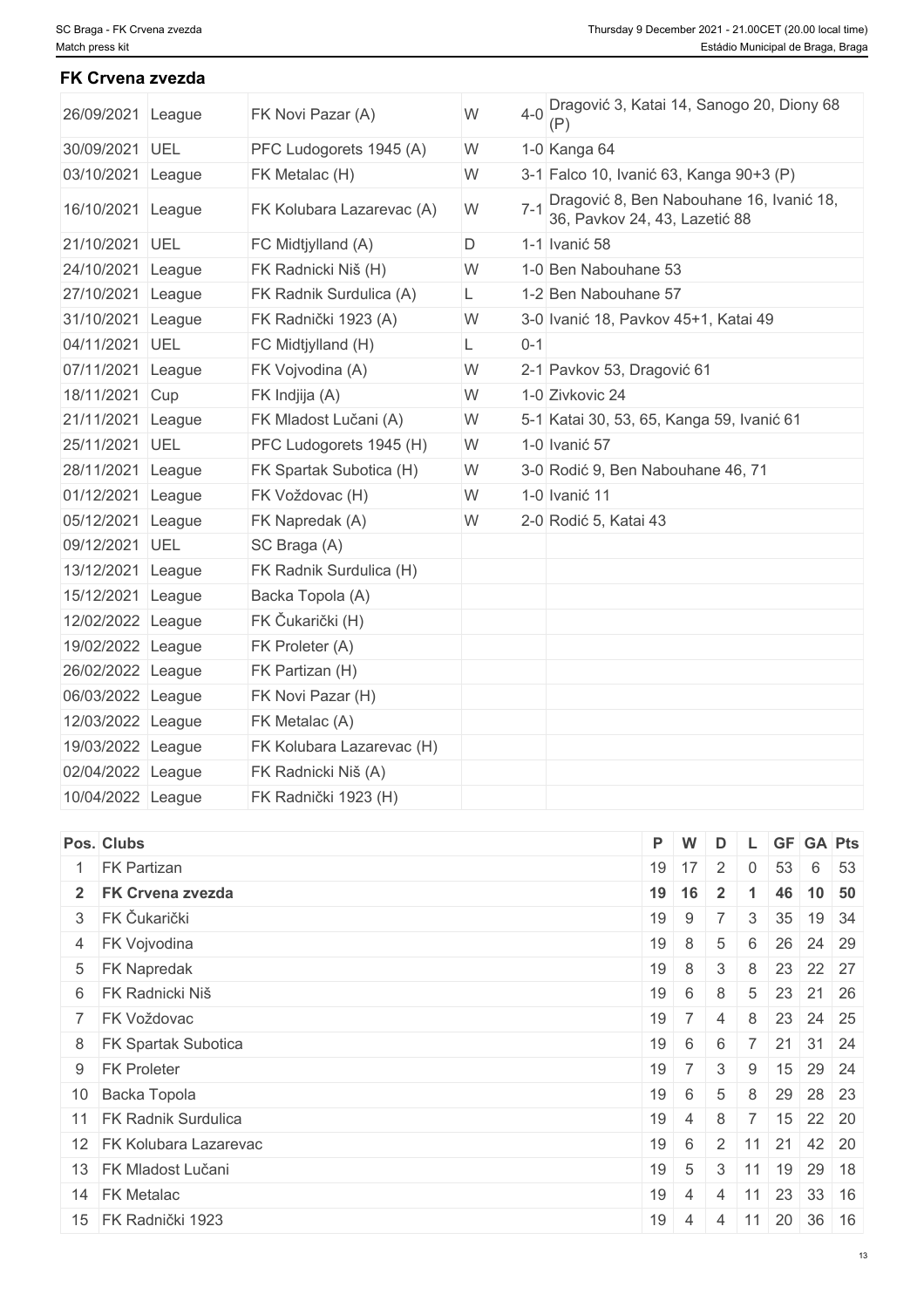| Pos. Clubs       |    | WD <sup>1</sup> |  | GF GA Pts                   |  |
|------------------|----|-----------------|--|-----------------------------|--|
| 16 FK Novi Pazar | 19 |                 |  | े │ 6 │ 10 │ 19 │ 35 │ 15 ∣ |  |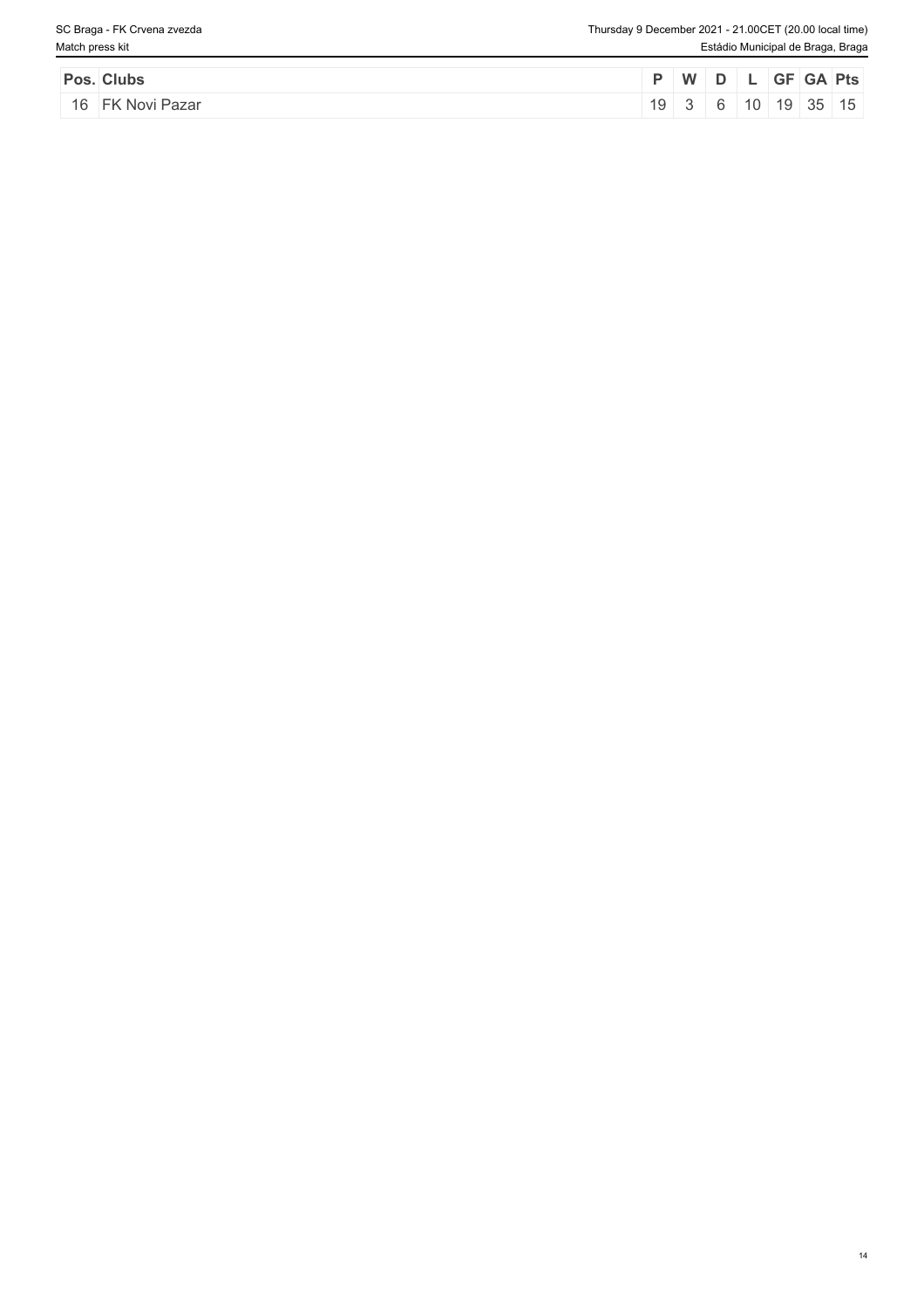# **Match-by-match lineups**

# **SC Braga**

# **UEFA Europa League - Group stage**

## **Group F**

| <b>Club</b>             | Pid W D L GF GA Pts |  |  |                             |  |
|-------------------------|---------------------|--|--|-----------------------------|--|
| <b>FK Crvena zvezda</b> |                     |  |  | 5 3 1 1 5 3 10              |  |
| <b>SC Braga</b>         |                     |  |  | 5 3 0 2 11 8 9              |  |
| <b>FC Midtjylland</b>   |                     |  |  | $5$   2   2   1   7   7   8 |  |
| PFC Ludogorets 1945     |                     |  |  | 5 0 1 4 3 8 1               |  |

### **Matchday 1** (16/09/2021)

#### **FK Crvena zvezda 2-1 SC Braga**

**Goals:** 1-0 Rodić 75, 1-1 Galeno 76, 2-1 Katai 85 (P) **SC Braga:** Matheus, Vitor Tormena, Diogo Leite, Al Musrati, Abel Ruiz (70 González), Piazón (78 Fábio Martins), Paulo Oliveira (86 Nuno Sequeira), Ricardo Horta, Lucas Mineiro (78 André Horta), Fabiano (86 Couto), Galeno

### **Matchday 2** (30/09/2021)

#### **SC Braga 3-1 FC Midtjylland**

**Goals:** 0-1 Evander 19 (P) , 1-1 Galeno 55 (P) , 2-1 Ricardo Horta 62, 3-1 Galeno 90+5 **SC Braga:** Matheus, Couto, Diogo Leite, Nuno Sequeira (46 Moura), Al Musrati (72 Lucas Mineiro), Piazón (61 Iuri Medeiros), Paulo Oliveira, Ricardo Horta (82 André Horta), Chiquinho, André Castro (46 González), Galeno

### **Matchday 3** (21/10/2021)

#### **PFC Ludogorets 1945 0-1 SC Braga**

**Goals:** 0-1 Ricardo Horta 7 **SC Braga:** Matheus, Diogo Leite, Nuno Sequeira, Al Musrati, Abel Ruiz (60 González), Paulo Oliveira, Ricardo Horta (77 Lucas Mineiro), Iuri Medeiros (60 Piazón), Fabiano, André Castro (77 Chiquinho), Galeno (91 Moura)

# **Matchday 4** (04/11/2021)

#### **SC Braga 4-2 PFC Ludogorets 1945**

**Goals:** 1-0 Al Musrati 25, 1-1 Sotiriou 33, 2-1 Iuri Medeiros 37, 3-1 Galeno 40, 4-1 González 73, 4-2 Plastun 79 **SC Braga:** Matheus, Couto, Diogo Leite, Nuno Sequeira (74 Bruno Rodrigues), Al Musrati (61 Lucas Mineiro), Paulo Oliveira, Ricardo Horta, Iuri Medeiros, André Castro (70 André Horta), Galeno (70 Moura), Vitor Oliveira (61 González)

#### **Matchday 5** (25/11/2021)

#### **FC Midtjylland 3-2 SC Braga**

**Goals:** 1-0 Sviatchenko 2, 1-1 Ricardo Horta 43, 2-1 Isaksen 48, 2-2 Galeno 85, 3-2 Evander 90+3 (P) **SC Braga:** Tiago Sá, Couto, Diogo Leite, Paulo Oliveira, Ricardo Horta, Lucas Mineiro, Iuri Medeiros (72 Abel Ruiz), Bruno Rodrigues (72 Moura), André Castro (57 Chiquinho), Galeno, Vitor Oliveira (72 González)

#### **Matchday 6** (09/12/2021)

SC Braga-FK Crvena zvezda

# **FK Crvena zvezda**

# **UEFA Champions League - Second qualifying round**

# (21/07/2021)

#### **FC Kairat Almaty 2-1 FK Crvena zvezda**

**Goals:** 1-0 Kanté 24, 1-1 Mikanović 57 (og) , 2-1 Bagnack 79 **FK Crvena zvezda:** Borjan, Gajić, Ivanić (68 Kanga), Pankov, Krstičić, Pavkov (46 Diony), Katai (84 Bakayoko), Dragović, Rodić, Ben Nabouhane (90 Falco), Sanogo

#### (28/07/2021)

**FK Crvena zvezda 5-0 FC Kairat Almaty** (agg: 6-2) **Goals:** 1-0 Katai 9, 2-0 Diony 21, 3-0 Katai 42, 4-0 Ivanić 49, 5-0 Falco 56 **FK Crvena zvezda:** Borjan, Ivanić, Pankov, Kanga (79 Krstičić), Katai (79 Lazetić), Falco (67 Ben Nabouhane),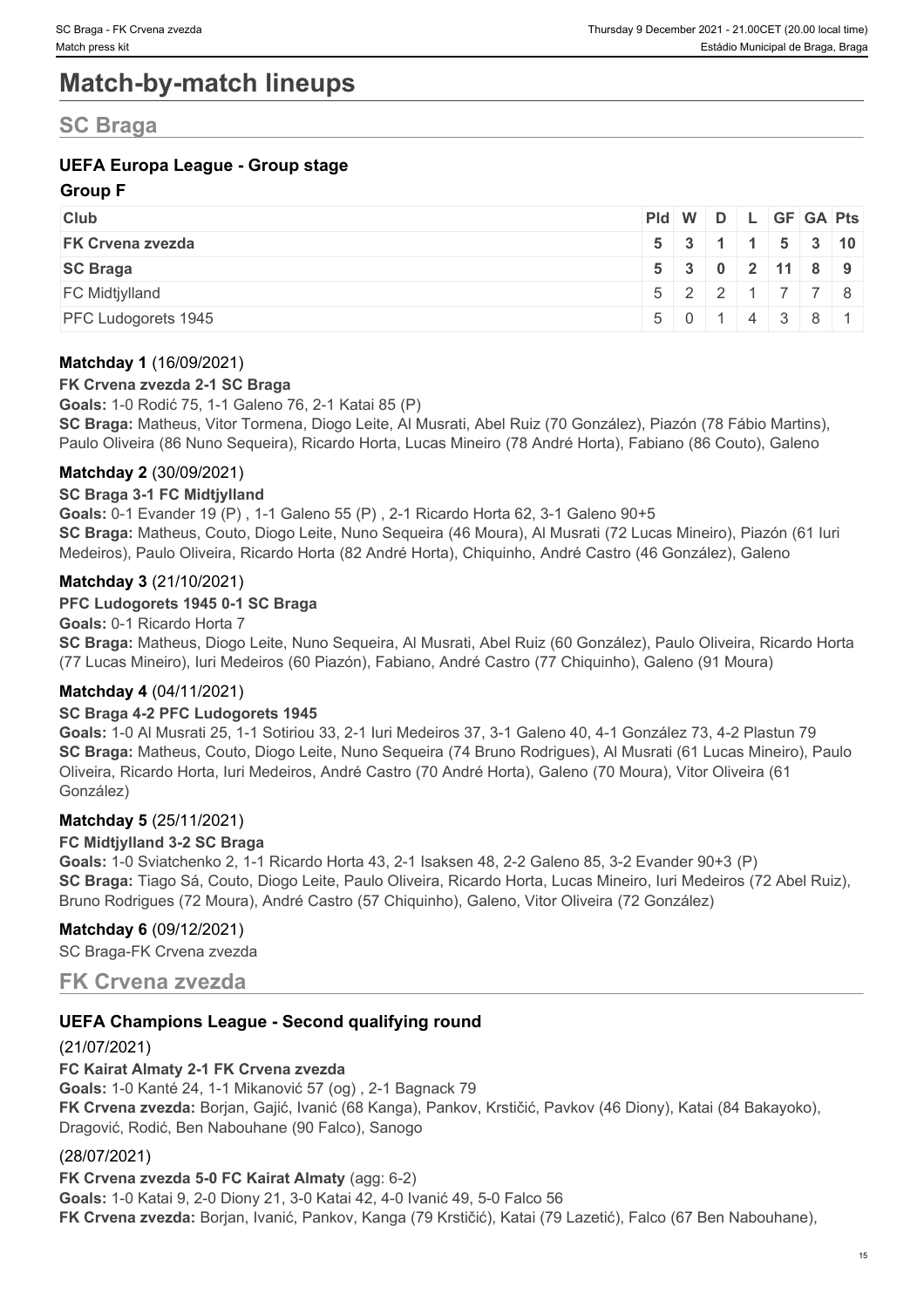Dragović, Rodić, Sanogo, Diony (67 N. Krstović), Gobeljić (58 Gajić)

# **Third qualifying round**

# (03/08/2021)

**FK Crvena zvezda 1-1 FC Sheriff Tiraspol Goals:** 0-1 Castañeda 33, 1-1 Diony 45+1 **FK Crvena zvezda:** Borjan, Ivanić, Pankov, Kanga, Katai, Falco (76 Ben Nabouhane), Dragović, Rodić, Sanogo (68 Krstičić), Diony (56 N. Krstović), Gobeljić

## (10/08/2021)

**FC Sheriff Tiraspol 1-0 FK Crvena zvezda** (agg: 2-1)

**Goals:** 1-0 Arboleda 45+2

**FK Crvena zvezda:** Borjan, Gajić, Ivanić, Degenek, Katai (64 Krstičić), Falco (46 Ben Nabouhane), Dragović, Rodić, Sanogo (77 Gavrić), Diony (46 N. Krstović), S. Srnić (60 Nikolić)

# **UEFA Europa League - Play-off**

(17/08/2021)

**FK Crvena zvezda 4-0 CFR 1907 Cluj**

**Goals:** 1-0 Pavkov 5, 2-0 Katai 38, 3-0 Ben Nabouhane 68, 4-0 Ivanić 77 **FK Crvena zvezda:** Borjan, Ivanić (80 S. Srnić), Degenek (48 Pankov), Kanga (72 Krstičić), Pavkov (80 N. Krstović), Katai, Dragović, Rodić, Ben Nabouhane, Sanogo, Gobeljić

### (26/08/2021)

**CFR 1907 Cluj 1-2 FK Crvena zvezda** (agg: 1-6)

**Goals:** 0-1 Katai 5 (P) , 1-1 Debeljuh 34, 1-2 Pavkov 53

**FK Crvena zvezda:** Borjan, Ivanić (67 Krstičić), Degenek, Kanga, Pavkov (73 Diony), Katai (73 Nikolić), Dragović (66 Pankov), Rodić, Ben Nabouhane, Sanogo (76 N. Petrović), Gobeljić

# **Group stage**

# **Matchday 1** (16/09/2021)

# **FK Crvena zvezda 2-1 SC Braga**

**Goals:** 1-0 Rodić 75, 1-1 Galeno 76, 2-1 Katai 85 (P) **FK Crvena zvezda:** Borjan, Ivanić, Degenek, Kanga, Katai (86 S. Srnić), Dragović, Rodić, Zivkovic (65 Krstičić), Ben Nabouhane (39 Diony), Sanogo (86 Pankov), Gobeljić

# **Matchday 2** (30/09/2021)

#### **PFC Ludogorets 1945 0-1 FK Crvena zvezda**

**Goals:** 0-1 Kanga 64 **FK Crvena zvezda:** Popović, Ivanić, Pankov, Kanga (70 Stanić (86 Krstičić)), Rodić, Eraković, Ben Nabouhane (86 Zivkovic), Sanogo, Diony (57 Pavkov), S. Srnić, Gobeljić

# **Matchday 3** (21/10/2021)

#### **FC Midtjylland 1-1 FK Crvena zvezda**

**Goals:** 0-1 Ivanić 58, 1-1 Dyhr 78 **FK Crvena zvezda:** Borjan, Ivanić, Degenek, Kanga (81 Pankov), Falco (56 Diony), Dragović, Rodić, Ben Nabouhane (95 Gajić), Sanogo, S. Srnić (46 Krstičić), Gobeljić

# **Matchday 4** (04/11/2021)

# **FK Crvena zvezda 0-1 FC Midtjylland**

**Goals:** 0-1 Kanga 56 (og) **FK Crvena zvezda:** Borjan, Ivanić, Degenek, Kanga (74 Zivkovic), Pavkov, Katai (63 Pankov), Dragović, Rodić (83 Eraković), Ben Nabouhane (83 Diony), Sanogo, Gobeljić

#### **Matchday 5** (25/11/2021)

# **FK Crvena zvezda 1-0 PFC Ludogorets 1945**

**Goals:** 1-0 Ivanić 57 **FK Crvena zvezda:** Borjan, Gajić, Ivanić, Pankov, Kanga (81 Sanogo), Pavkov (81 Lazetić), Katai (46 Ben Nabouhane), Dragović, N. Petrović (67 Krstičić), Eraković, S. Srnić

# **Matchday 6** (09/12/2021)

SC Braga-FK Crvena zvezda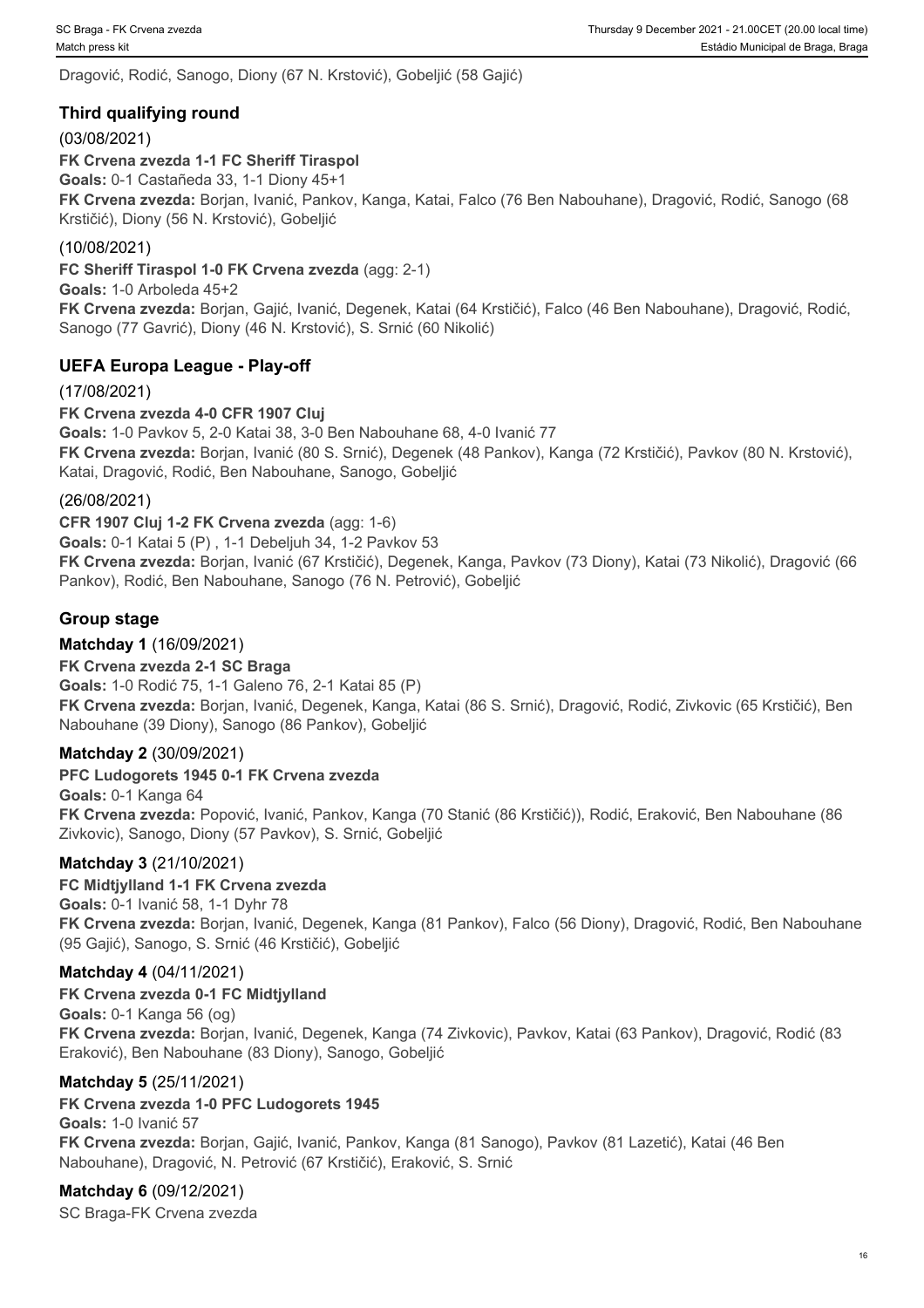# **Match officials**

| <b>Referee</b>                           | Marco Guida (ITA)                         |  |
|------------------------------------------|-------------------------------------------|--|
| <b>Assistant referees</b>                | Ciro Carbone (ITA), Giorgio Peretti (ITA) |  |
| <b>Video Assistant Referee</b>           | Paolo Valeri (ITA)                        |  |
| <b>Fourth official</b>                   | Luca Pairetto (ITA)                       |  |
| <b>Assistant Video Assistant Referee</b> | Amaury Delerue (FRA)                      |  |
| <b>UEFA Delegate</b>                     | Gilles Petitmangin (FRA)                  |  |
| <b>UEFA Referee observer</b>             | Carlos Velasco Carballo (ESP)             |  |

# **Referee**

| <b>Name</b> | <b>UEFA Europa</b><br>Date of birth<br>League<br>matches |
|-------------|----------------------------------------------------------|
| Marco Guida | 07/06/1981<br>16                                         |

# **Marco Guida**

**Referee since:** 1996 **First division:** 2011 **FIFA badge:** 2014

**Tournaments:** 2015 UEFA European Under-19 Championship

#### **Finals** N/A

# **UEFA Europa League matches involving teams from the two countries involved in this match**

| <b>Date</b> | <b>Competition</b> | <b>Stage</b><br>reached | Home Away              | <b>Result</b>             | <b>Venue</b> |
|-------------|--------------------|-------------------------|------------------------|---------------------------|--------------|
| 19/09/2019  | UEL                | $\cap$<br>دى            | FK Partizan AZ Alkmaar | $\cap$ $\cap$<br>z<br>_ _ | Belgrade     |

# **Other matches involving teams from either of the two countries involved in this match**

| <b>Date</b> | <b>Competition</b> | <b>Stage</b><br>reached | <b>Home Away</b>    |                                    | <b>Result</b> | <b>Venue</b> |
|-------------|--------------------|-------------------------|---------------------|------------------------------------|---------------|--------------|
| 05/12/2017  | <b>UYL</b>         | GS                      |                     | SL Benfica FC Basel 1893           | $0 - 0$       | Seixal       |
| 13/08/2019  | UCL                | 3QR                     |                     | FC Porto FC Krasnodar              | $2 - 3$       | Porto        |
| 19/09/2019  | UEL                | GS                      |                     | FK Partizan AZ Alkmaar             | $2 - 2$       | Belgrade     |
| 22/10/2019  | UCL                | GS                      |                     | Tottenham Hotspur FK Crvena zvezda | $5 - 0$       | London       |
| 07/09/2021  | <b>WC</b>          | QR                      | Azerbaijan Portugal |                                    | $0 - 3$       | Baku         |